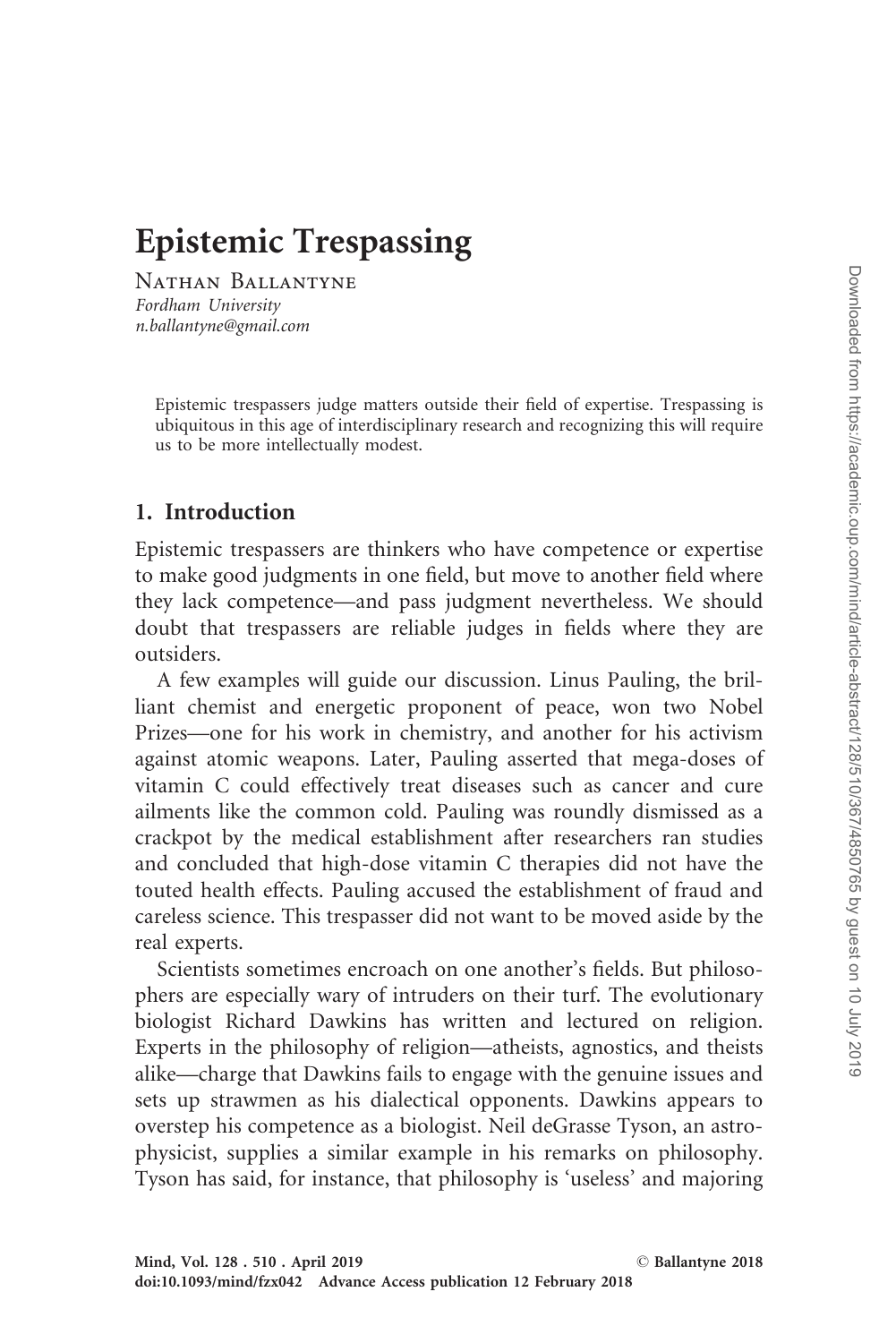in philosophy 'can really mess you up'. But if we look closely at what Tyson apparently thinks philosophy is, we will see the astrophysicist would benefit from taking a philosophy course or two. Tyson and Dawkins are both intelligent scientists, but we may think they should stick to topics about which they can rightfully claim to know something.

Trespassers occasionally annoy philosophers, but that doesn't mean philosophers always stay inside their own intellectual boundaries. For instance, reviewers panned Colin McGinn's book The Meaning of Disgust ([2011](#page-27-0)), asserting that McGinn had written a 'tragically flawed' book [\(Kelly](#page-26-0) 2012) and completely bypassed 'the received wisdom amongst empirically-minded scholars of disgust' [\(Strohminger](#page-28-0) 2014). According to critics, McGinn had theorized about disgust while in a state of ignorance concerning past research on the topic. Of course, the question of whether or not someone has trespassed is often up for grabs, and indicted trespassers may plead not guilty, offering justifications for their cross-field judgments.<sup>1</sup>

Trespassing is a significant problem in an age of expertise and punditry, but it's not new. In Plato's Apology, Socrates tells us he tracked down citizens in Athens who had reputations for being skilled. He met politicians, poets, and craftsmen and tested their mettle. As Socrates says, he 'found those who had the highest reputation were nearly the most deficient' (22a). Socrates diagnosed the problem: because these men had been so successful in their particular crafts, each one 'thought himself very wise in most important pursuits, and this error of theirs overshadowed the wisdom they had' (22e). Puffed up by their achievements in one domain, the successful Athenians trespassed on matters about which they were ignorant.<sup>2</sup>

<sup>&</sup>lt;sup>1</sup> In a response to critics, [McGinn \(](#page-27-0)2015) claimed that ignoring the empirical literature on disgust was appropriate because he 'wanted to elucidate [disgust's] broad psychological significance to us as reflective beings'. According to him, his book's main question is the exclusive domain of philosophy.

<sup>&</sup>lt;sup>2</sup> I use Grube's translation in [Cooper and Hutchinson, eds. \(](#page-25-0)1997). Did Socrates have to trespass in order to judge that the elite Athenians were overreaching? Not necessarily. One of Socrates' dialectical techniques was to tease out contradictions in his interlocutors' thinking. Recognizing that someone is committed to an inconsistent set of statements may not require any trespassing. For more on Socrates and expertise, see [LaBarge \(](#page-26-0)1997).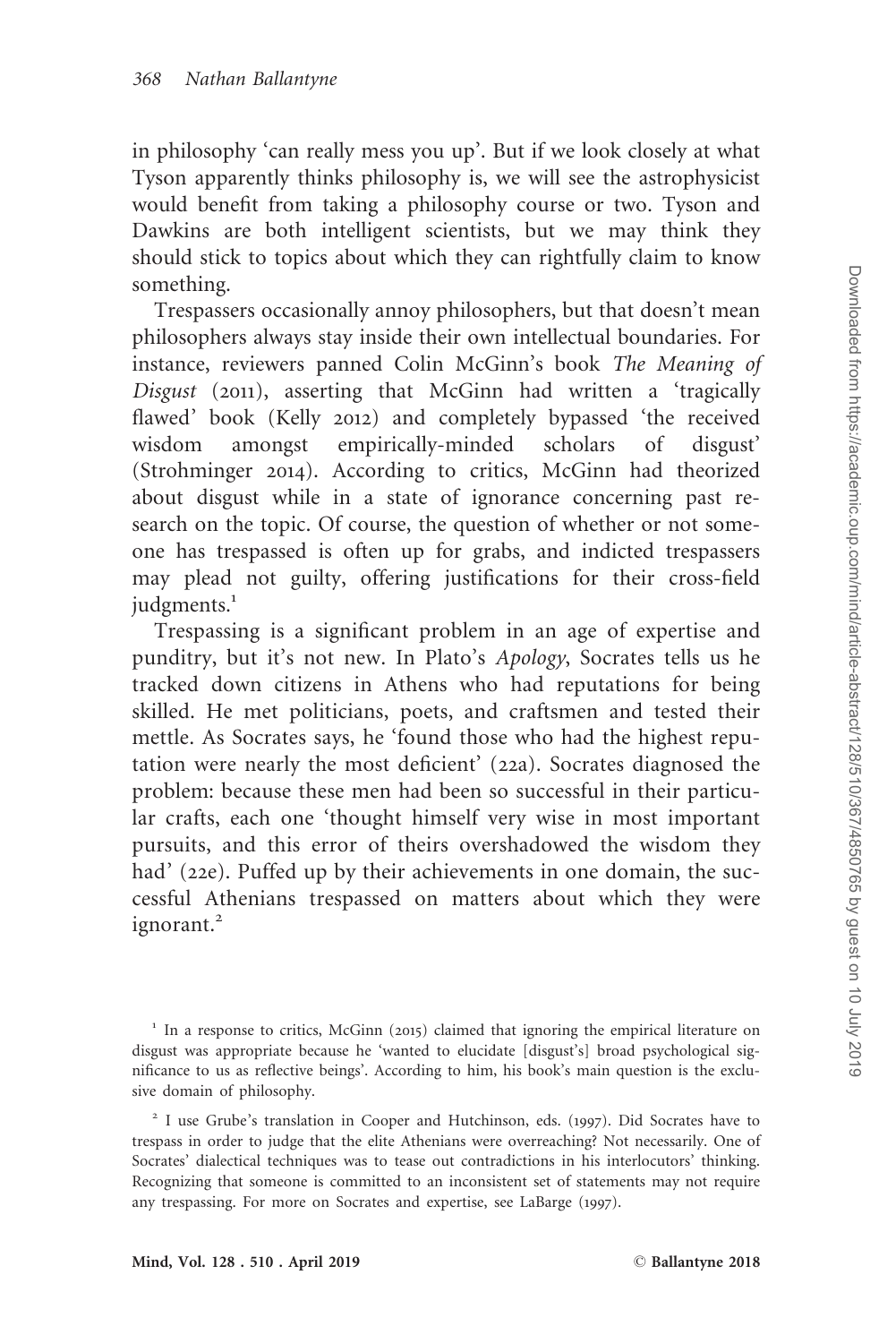Epistemic trespassing is a topic that cries out for investigation.<sup>3</sup> In this essay, I will focus on four questions:

- (1) What is epistemic trespassing?
- (2) How commonplace is trespassing?
- (3) In cases where trespassing is epistemically problematic, what makes it problematic?
- (4) What makes trespassing permissible?

After I say more about what trespassing is and articulate why it is an epistemological problem, I'll defend two theses. First, trespassing is a widespread problem that crops up especially in the practice of interdisciplinary research, as opposed to what we might call 'single-discipline' research. Second, reflecting on trespassing should lead us to have greater intellectual modesty, in the sense that we will have good reason to be far less confident we have the right answers to many important questions.

#### 2. What is epistemic trespassing?

Epistemic trespassing of the sort I've noted is easy to recognize. Experts drift over a highly-visible boundary line and into a domain where they lack either the relevant evidence or the skills to interpret the evidence well. But they keep talking nonetheless. Experts on a public stage are cast in the role of the 'public intellectual' or 'celebrity academic'. They may find trespassing all but impossible to resist. Microphones are switched on, TV cameras zoom in, and 'sound bites' come forth, coaxed out of the commentators by journalists. So what do you have to say about philosophy, Neil deGrasse Tyson? And what about arguments for the existence of God, Professor Dawkins? I don't think trespassing is exclusively a problem for scholars in the limelight, however, and one of my goals here is to explain why ordinary researchers often risk trespassing, too.

<sup>3</sup> I should add that scholars in science studies and the history of science have often examined how boundaries between fields are created and crossed. (See, for example, [Gieryn](#page-25-0) 1999.) [Patricia](#page-26-0) [Kitcher \(](#page-26-0)1992, chapters 6 and 7) describes how Sigmund Freud's attempt to build an interdisciplinary science of the mind fizzled out when psychoanalytic theory 'lost contact with the rest of science'. Freud committed himself to a policy of trespassing when new scientific findings did not fit with his initial expectations. (Thanks to Hilary Kornblith for pointing out Kitcher's book.) In a book on expertise, [Tom Nichols \(](#page-27-0)2017, chapter 6) discusses 'cross-expertise poaching', which is what I call trespassing, and uses Linus Pauling as an example of a poacher. (Thanks to Lucy Randall and Coran Stewart for telling me about Nichols's book.)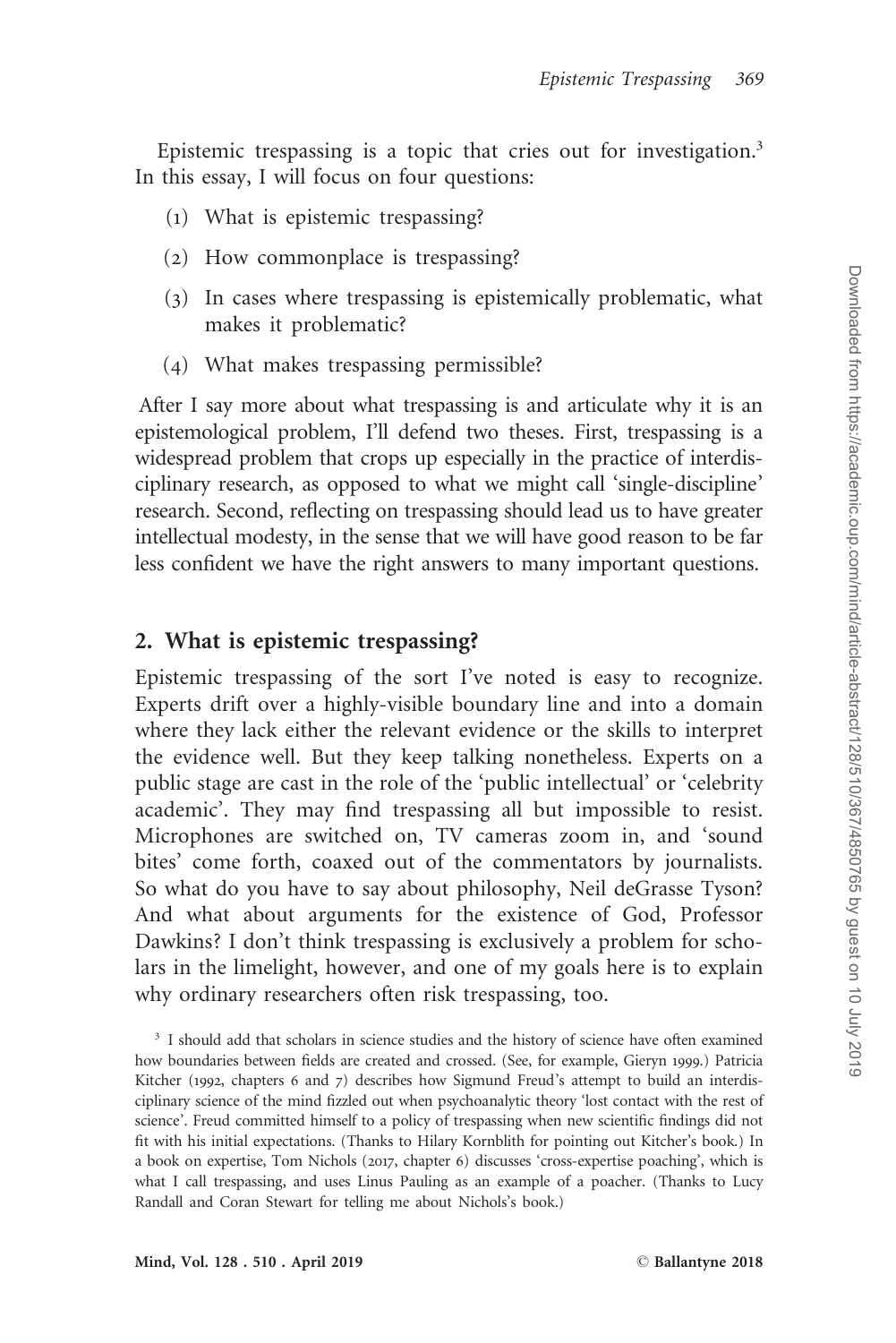Its deeper causes aside, trespassing brings many kinds of epistemic costs, both personal and social. Trespassers pay some costs themselves when they hold beliefs or make assertions that do not satisfy the standards for rational belief or knowledge. If trespassers do happen to arrive at the truth, that's thanks to a stroke of good luck, and not because they have reliably or responsibly responded to the available evidence. I'll say more below about the epistemic status of the opinions held by reflective trespassers, but for now notice two points. First, the intellectual characters of trespassers often look unsavoury. Out of their league but highly confident nonetheless, trespassers appear to be immodest, dogmatic, or arrogant. Trespassers easily fail to manifest the trait of intellectual humility and demonstrate one or another epistemic vice [\(Whitcomb et al.](#page-28-0) 2017, [Cassam](#page-25-0) 2016). Second, it's useful to distinguish between trespassers holding confident opinions and investigating questions in another field. I assume it can be epistemically appropriate for people to look into questions beyond their competence, even when it would be inappropriate for them to hold confident opinions. I want to examine cases where people do hold confident views about topics beyond their intellectual grasp. One lesson will be that it's often preferable, from an epistemic point of view, to investigate questions in another field than to adopt opinions about those questions.

Trespassing can also harm other people. Bystanders may be led into error when they trust the word of trespassers. The genuine experts may expend precious resources refuting the trespassers' mistakes or managing PR campaigns to correct dangerous misinformation. Recall Linus Pauling's advocacy of mega-vitamin therapies. Pauling threw his reputation as a double Nobel laureate behind a bogus medical cause. From an epistemological perspective, it is unclear how the world could be better off because of Pauling's trespassing. Even so, manufacturers of vitamin C tablets were pleased. They bankrolled Pauling in his public war against conventional medicine and amassed fortunes in the sale of vitamin supplements.

Let us now sharpen our focus on the idea of epistemic trespassing. I will invoke two terms of art: fields and experts. Let us say that a field is fixed by a set of questions or topics. For instance, the questions of biochemistry (the study of chemical substances and processes inside living things) make up a field. That is not to say there are always sharp cut-offs between biochemistry and other fields. The line between biochemistry and molecular biology (the study of the molecular basis for activities inside a living cell) is blurry. Biochemists and molecular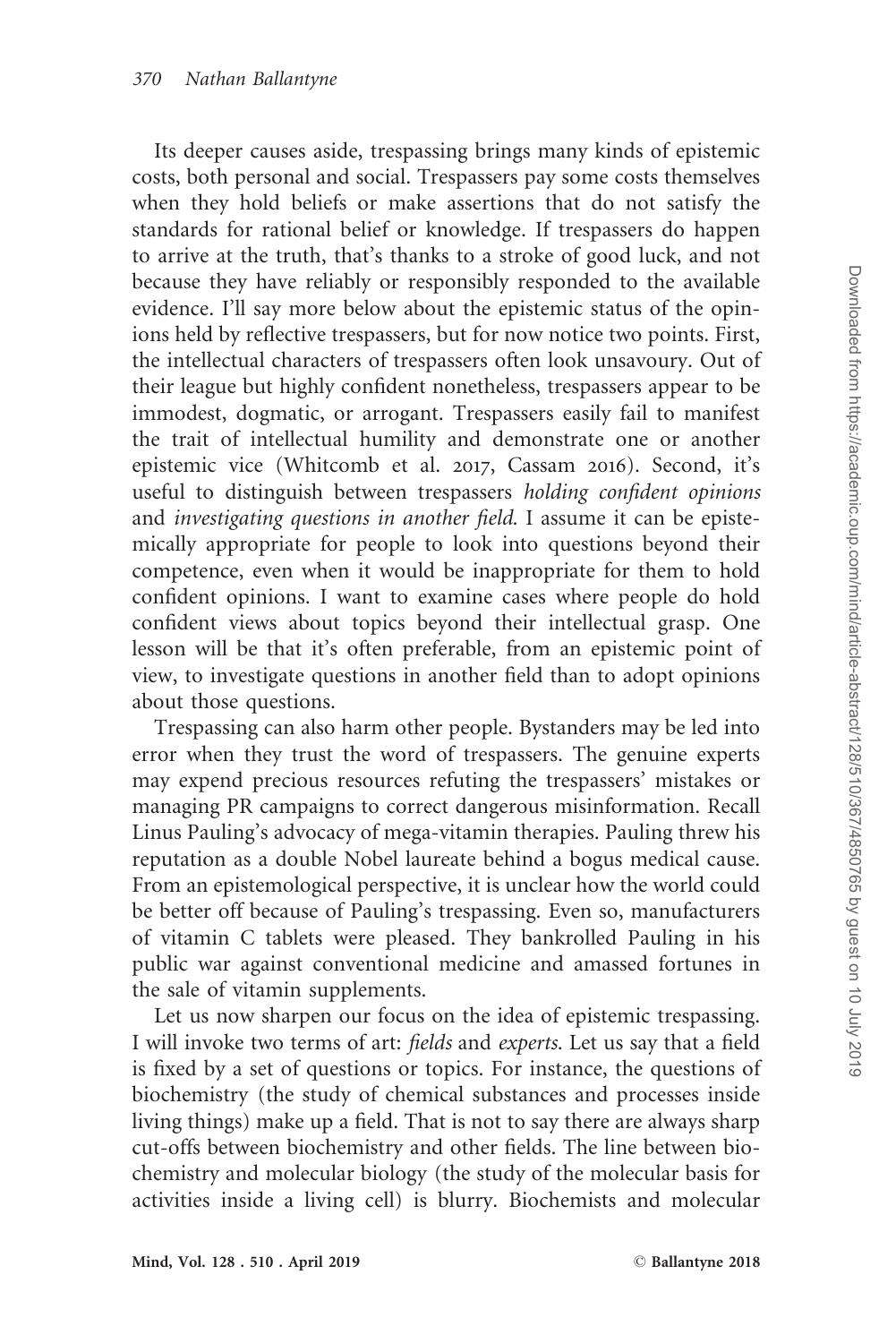biologists examine some of the same questions, though they bring different perspectives and resources to inquiry. We can keep that point about blurry divisions between fields and shared questions in mind for later. A field, in my sense, can be fixed by an extremely narrow set of questions, so what I call a field may not be coextensive with the ordinary boundaries of any academic or scientific discipline.

Expertise is a status of thinkers and it is relative to a field at a particular time. Let us say thinkers count as experts in a field only if they possess two things at one time: first, enough relevant evidence to answer reliably or responsibly their field's questions; and, second, enough relevant skills to evaluate or interpret the field's evidence well. While novices or laypersons can sometimes reliably or responsibly accept answers to a field's questions by trusting expert testimony, the experts themselves answer on the basis of their evidence and skills.

Whatever else it is, expertise is built out of evidence and skills. Notice that expertise does not entail that one can give firm answers to all of a field's questions; there can be 'open questions' in a field. Experts are well-positioned to survey their fields and recognize what is known and unknown. Furthermore, expertise does not eliminate differences between thinkers who have enough evidence and skills to evaluate the evidence well. Some experts may have a 'deeper' understanding of the evidence, or better skills for evaluating it, than other experts do. Two experts in a field may also reach different conclusions. But they both must meet some threshold for having enough evidence and skills.

I am concerned with epistemic or intellectual expertise. Other types of expertise are fixed by the credentials and social markers needed for someone to pronounce authoritatively on a field and its questions. Epistemic expertise is more closely tied to the ability to acquire rational beliefs, true beliefs, or knowledge [\(Coady](#page-25-0) 2012, chapter 2, [Goldberg](#page-25-0) 2009, [Goldman](#page-25-0) 2001 and forthcoming, [Pigliucci](#page-27-0) 2010, chapter 12, and [Scholz](#page-27-0) 2009). Normally, when we call people 'experts' concerning vast professional or academic disciplines, we use the term to ascribe a social standing, not genuine epistemic expertise. Expertise in my sense is an intellectual competence that is consistent with fallibility. Someone can be an expert about a field where the relevant evidence is incomplete or misleading, or where the tools for evaluating the evidence are unreliable, so that even a flawless expert performance will not track the truth. Isaac Newton is one example. Even though many of his views were mistaken, he was an epistemic expert about the physics of his day, because he had enough evidence and skills to evaluate the relevant evidence well.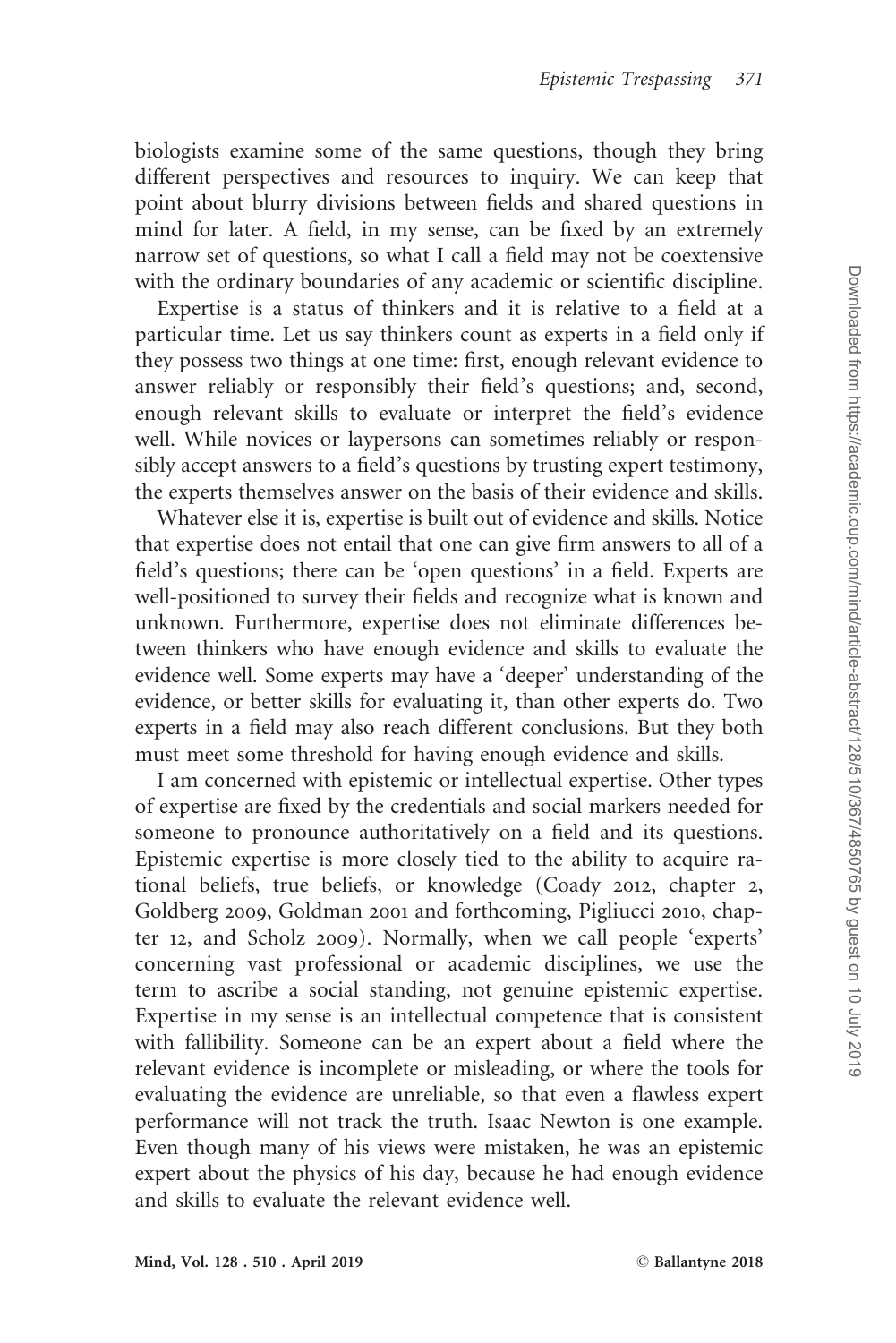# 3. How commonplace is trespassing?

I began with cases where Pauling, Dawkins, Tyson, and McGinn apparently stepped over an epistemological line. Trespassing happens. But does it happen often? Pauling and company are easy-to-recognize, public examples of trespassing. But subtle, harder-to-detect sorts of trespassing could be commonplace, and sometimes more dangerous because they are unobvious.

To recognize more subtle forms of trespassing, we need to find interdisciplinary connections forged between different fields. We need to see how these connections cause experts unwittingly to overstep their limits. This easily happens when experts investigate what I will call hybridized questions—ones addressed and answered by combining evidence and techniques from two or more fields.

Fields are fixed by a set of questions and expertise is fixed by bodies of evidence and skills needed to answer a field's questions. But note that sometimes fields overlap or converge and come to share a question. This may happen in one of three ways: (a) the evidence required to answer a question reliably or responsibly comes from two or more fields; (b) the skills required to evaluate the evidence well come from two or more fields; or (c) both the relevant evidence and the relevant skills required to answer a question reliably or responsibly come from two or more fields. In such situations, the experts in one field will not all satisfy the same evidence or skill conditions as the experts in another field. Since the experts are in different fields, the evidence and skills that constitute their expertise differ. A hybridized question, then, is one that experts in distinct fields could try to answer using their own resources. Take the question, 'What caused the Cretaceous-Paleogene extinction event?' It is addressed by experts in palaeontology, geology, climatology, and oceanography, among other fields. The question is thoroughly hybridized and answering it calls for a host of evidence and skills. A question can be hybridized even if it is experts from one field only who address the question. But once investigators recognize that a question is hybridized, they should think that answering it reliably and responsibly calls for cross-field resources.

These days, hybridized questions abound. I will consider one case in detail before noting others more briefly. From the 1950s through to the 1980s, philosophers approached questions about human freedom using the tools of analysis and counterexample. Principles meant to articulate the nature of freedom were tested using 'thought experiments'. Questions about free will were treated as metaphysical or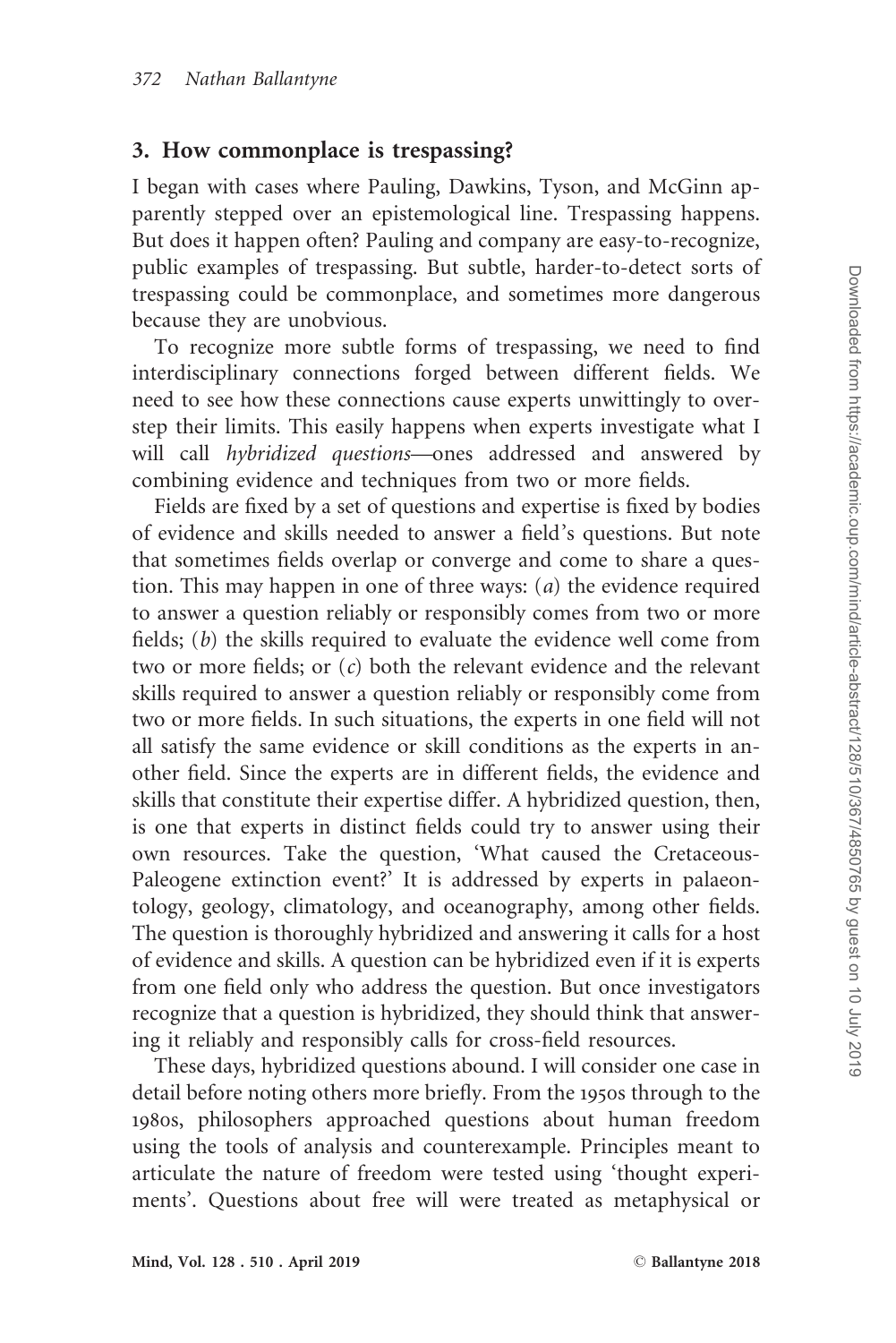conceptual questions. Recent decades have seen an explosion of interest in free will from beyond metaphysics. Normative ethicists, for instance, investigate the nature of moral responsibility and blame, connected with the conditions for freedom. Neuroscientists and experimental psychologists have also joined the conversation. Scientists who study conscious will and intention have alleged there are 'unconscious precursors' for what appear to be our free choices. Experimental philosophers have examined 'free will' thought experiments, seeking to discover what influences philosophical judgment. The evidence that bears on the question 'Are we free?' is presently much more diverse than it was in earlier decades. The question has been hybridized.

Questions in philosophy may become hybridized when bodies of empirical fact, experimental evidence, and empirically-driven theories are recognized to be relevant to answering those questions. As a matter of fact, the era of narrowly analysis-driven philosophy represents an anomaly within the history of philosophy. In many periods, philosophers have sought to blend together ideas from different quarters of their intellectual worlds and engage with broad social and cultural debates. Certainly, compared to the golden era of analysis, a more interdisciplinary approach toward many philosophical questions can be witnessed in the present. Here are some examples. The question 'Are we rational?' now invites contributions from psychology and the cognitive sciences [\(Stein](#page-28-0) 1996, [Samuels and Stich](#page-27-0) 2004, and [Mercier](#page-27-0) [and Sperber](#page-27-0) 2011). The question 'What is knowledge?' has been opened to intrusions from empirical fields ([Craig](#page-25-0) 1990 and [Kornblith](#page-26-0) 2002). A range of scientific ideas have hybridized the question 'Is there a God?', from the 'fine-tuning' of the universe ([Davies](#page-25-0) 2007) to scientific models purporting to explain theistic beliefs ([Wilson](#page-28-0) 2003 and [Atran](#page-24-0) 2004). Furthermore, many questions from philosophical ethics have been linked to empirical fields. Philosophers have used ideas from evolutionary biology to challenge moral realism ([Street](#page-28-0) 2006 and [Joyce](#page-26-0) 2006). Moral psychologists claim that evidence from neuroscience challenges Kantian deontological theories and supports consequentialism ([Greene](#page-25-0) 2008). Philosophers have argued that the situationist paradigm in social psychology undermines, or calls for reinterpretation of, traditional virtue theories ([Harman](#page-26-0) 1999, [Doris](#page-25-0) 2002, and [Miller](#page-27-0) 2014).

Traditional philosophical questions are now front and centre in many interdisciplinary debates. Here are two issues. First, what does hybridization have to do with trespassing? The answer is that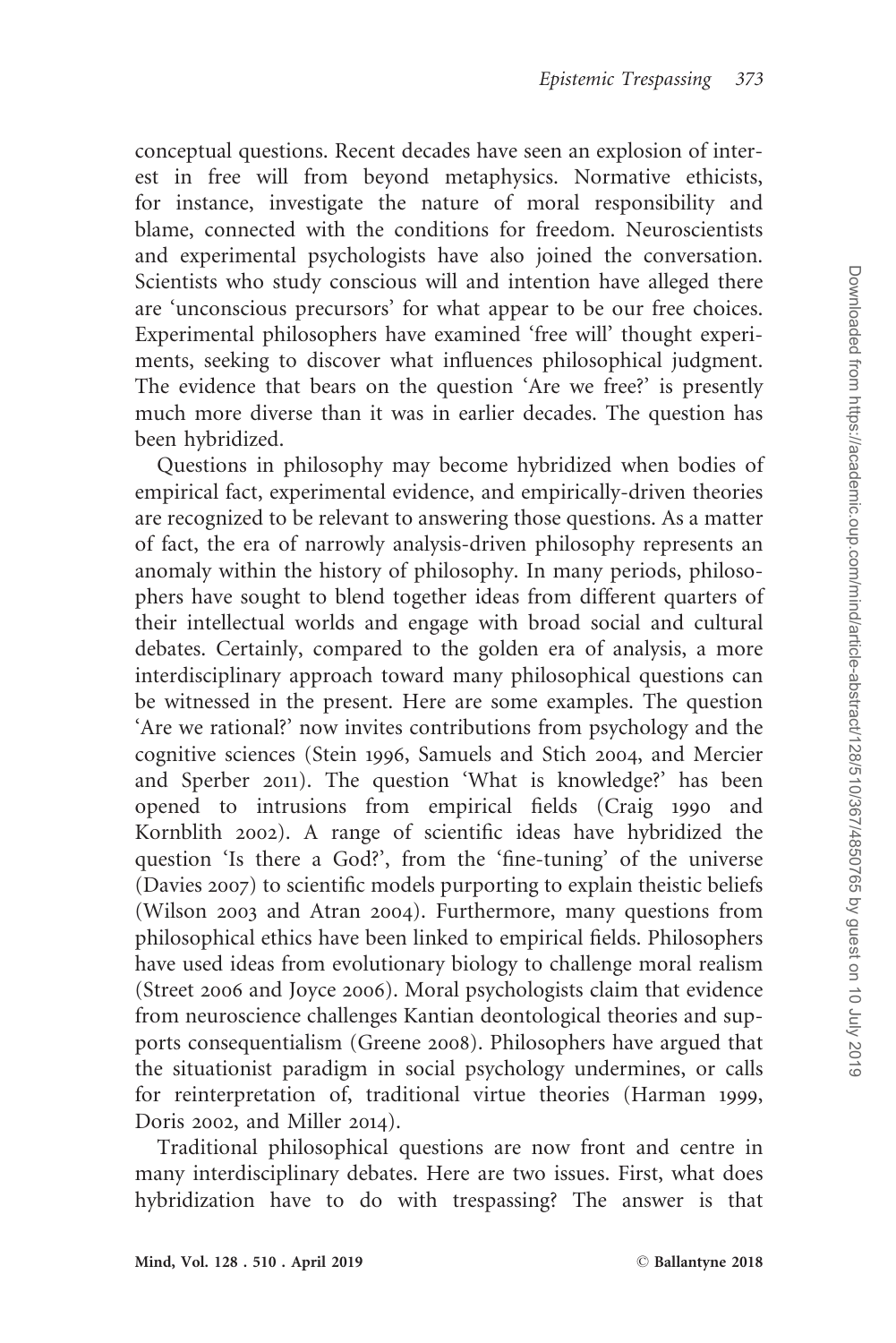investigators who address hybridized questions will often lack expertise in one or more of the relevant fields. Second, how common is trespassing? My answer is 'Quite common'. Growing numbers of philosophers have become aware of research from empirical disciplines either because that research grew more prominent in general, or because intellectual entrepreneurs carried insights from the sciences into areas traditionally studied by philosophers. Let me also hypothesize that academic deans and grant agencies incentivize trespassing by funding interdisciplinary research. From the perspective of academic philosophy in the English-speaking world, if the middle to late decades of the twentieth century were a period of fracturing and splintering of philosophical subfields into increasingly smaller bits and pieces, we are beginning to feel forces pulling together many kinds of researchers into shared conversations about philosophical matters. But when experts in one field try to answer hybridized questions, they need evidence and skills located outside their home field. They appear to be treading on someone else's turf.<sup>4</sup>

### 4. What makes trespassing epistemically problematic?

In the opening examples starring Pauling and company, we find experts who issue judgments on questions beyond their training and competence. But consider experts who knowingly take a stand on hybridized questions—specifically, questions that call for more than their field-specific expertise alone. How should these experts react to learning there is more relevant evidence and skills than what they have brought to the table?

One response is to obtain further expertise. If you know you have trespassed, then decide to stop and figure out what you're missing. That is what philosopher of action Al Mele did when he heard

<sup>4</sup> Here are two notes about the scope of my discussion. First, I focus on trespassing scholars and researchers, but the problem of trespassing arises in everyday life. People who have no special expertise in any technical field hold views about scientific, social, and political questions that can be addressed using specialized evidence and skills. People lacking the relevant competence oftentimes knowingly reject experts' positions. For now, I set to the side questions about the normative evaluation of such trespassers, a topic I consider elsewhere. Second, I also mean to restrict my focus to questions where the answers are not rationally believed in a 'properly basic' way on the basis of widely shared experiences or intuitions due to nature or nurture. One upshot is that people who hold ordinary perceptual or memory beliefs don't count as trespassing on radically skeptical philosophers, who reject such beliefs on the basis of specialized evidence and skills. (I am grateful to Michael Bergmann and Tomás Bogardus for discussion here.)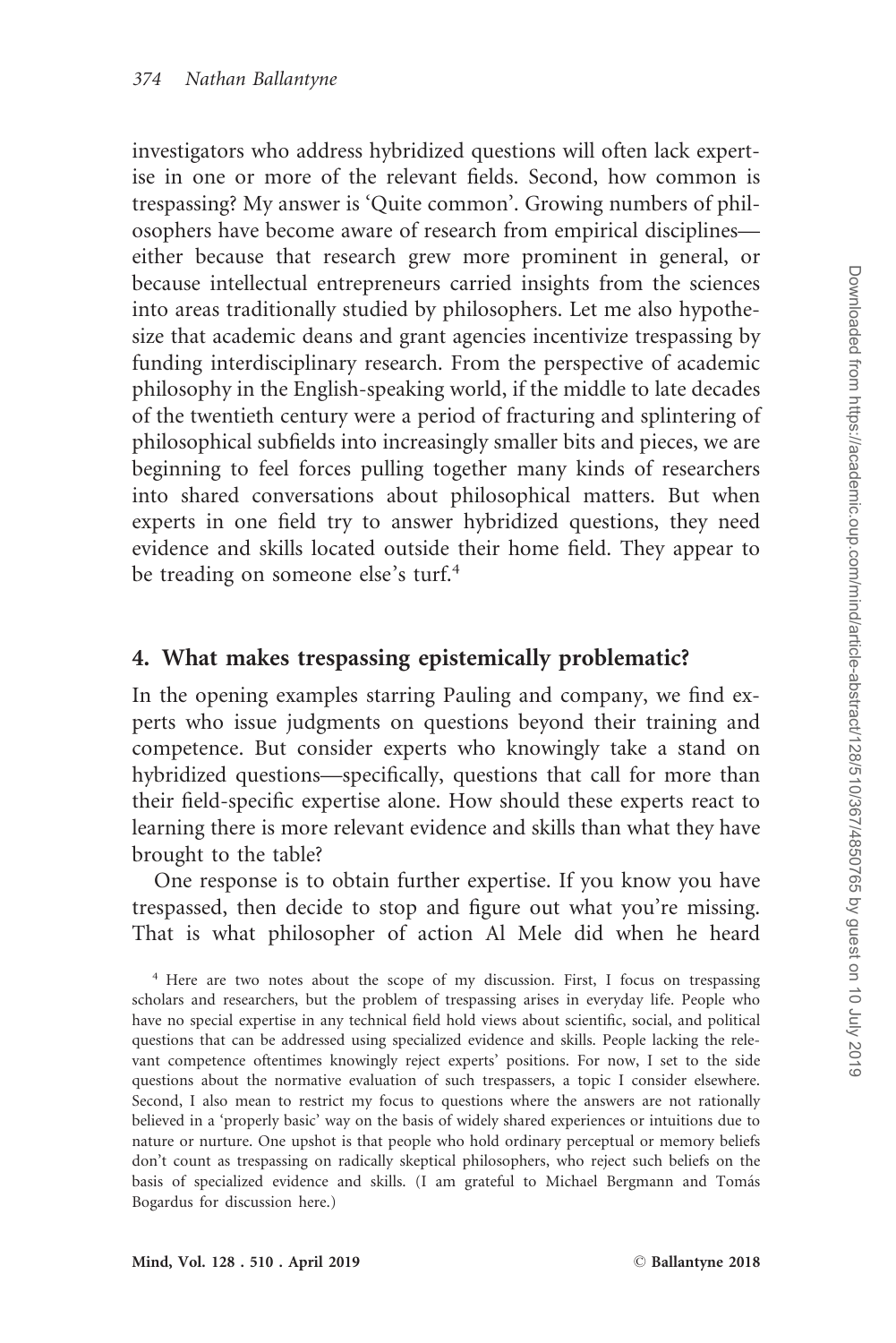tantalizing claims defended by neuroscientists, physiologists, and psychologists. Scientists had claimed to have discovered that free will is an illusion. Mele learned enough of the science to understand its bearing on debates about free will [\(Mele](#page-27-0) 2008 and [2009](#page-27-0)). His response is far from ordinary, however. Most scientists studying human freedom have apparently not followed in Mele's footsteps by developing cross-field expertise themselves; most philosophers interested in free will have not either.<sup>5</sup>

Here is a different response. Experts can retreat to the relative safety and security of their disciplinary trenches. The idea is that experts will refrain from confidently accepting answers to hybridized questions once they recognize they are not cross-field experts. Instead, these modest thinkers might only confidently accept answers to 'narrower', nonhybridized sub-questions. For example, metaphysicians who think about human freedom could quit confidently judging whether humans are free, and instead only judge the narrower matter of whether freedom is compatible with causal determinism. Metaphysicians could insist that the compatibility of freedom and determinism is neither neuroscience nor psychology. It is metaphysics—straight, no chaser.

Does the fall-back manoeuvre work? That depends on whether metaphysicians reasonably think some hybridized question 'decomposes' into non-hybridized questions, or at least ones that are properly investigated only by the field or fields in which they have expertise. In the case at hand, notice that the question about the compatibility of freedom and determinism is connected to evidence uncovered by experimental philosophers who investigate intuitions prompted by 'free will' thought experiments. Furthermore, compatibilism raises questions from the philosophy of science about the laws of nature. These points suggest that even the sub-question about compatibilism has become hybridized by the mixing and mingling of philosophical subfields.<sup>6</sup>

Thus far, I have noted two reactions to learning we are trespassers: become cross-field experts or confidently answer only non-hybridized questions. But hard work and modesty are both uncomfortable. What

<sup>&</sup>lt;sup>5</sup> Increasingly, in a number of philosophical subfields, graduate education aims to equip students with cross-disciplinary competence. For example, doctoral students in the philosophy of physics must complete a standard sequence of graduate courses in physics.

<sup>6</sup> Trespassing experts may 'conditionalize' their assertions by arguing in this way: if some other field shows that p is true, then q follows. Experts wary of trespassing could hedge like that while denying they have knowledge or rational belief that the antecedent is true. For present purposes, I'll treat conditionalized claims as being properly part of an expert's own field. Conditionalizing allows experts to stick to answering non-hybridized questions.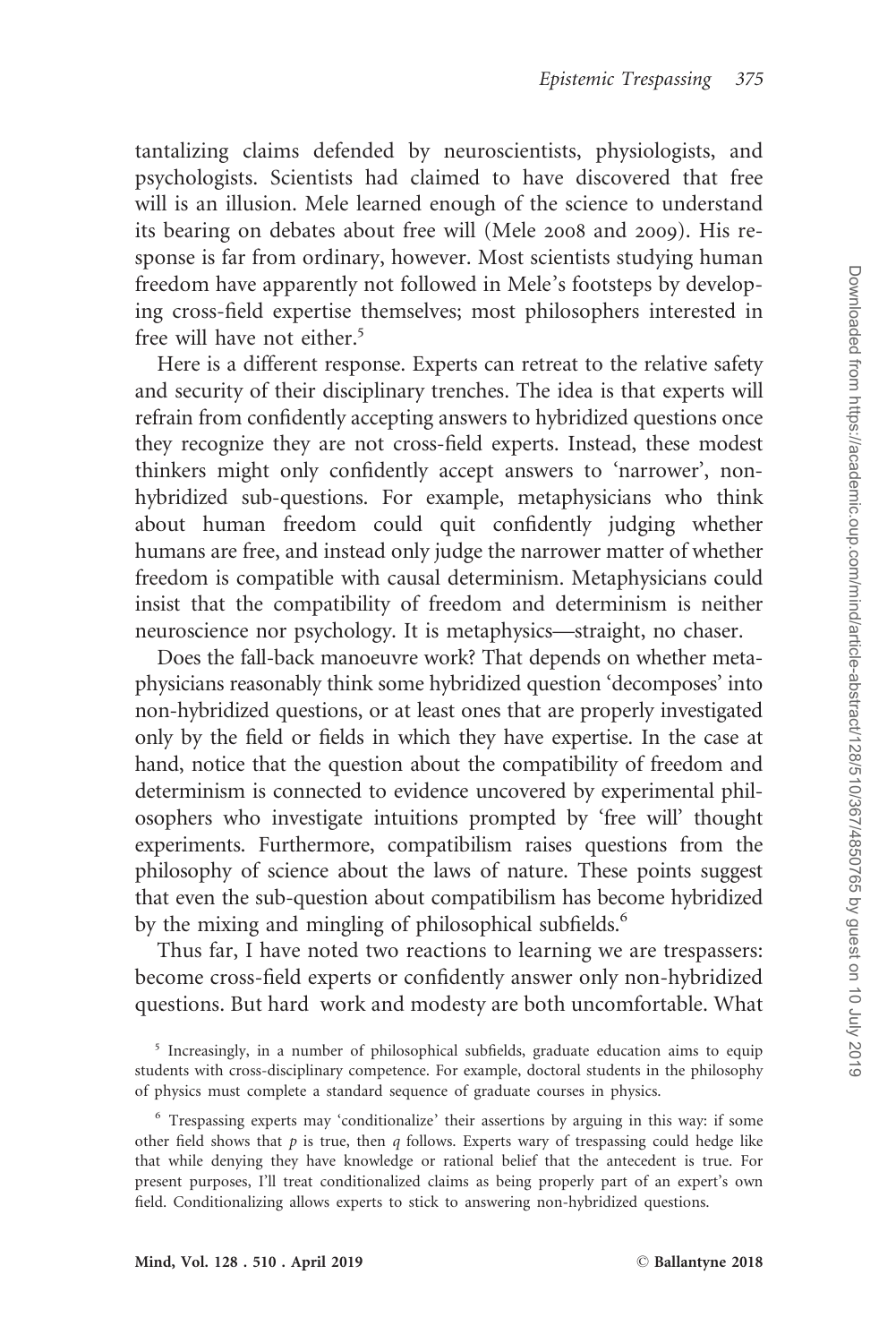other options do we have? I will argue that, a great deal of the time, the other alternatives are unattractive. For many cases of trespassing on hybridized questions, the most reasonable option will be one of the two just surveyed: either stop trespassing by gaining cross-field expertise or stop holding confident answers to hybridized questions. For many cases, there is no reasonable middle ground. My strategy will be to scrutinize some defences of trespassing. Defences explain how trespassing thinkers can have rational confidence in their answers to hybridized questions. I will contend that each attempt to justify trespassing will not help trespassers a great part of the time.

But first we must understand what the epistemological problem with trespassing is. There is not only one problem. Consider three types of problematic trespassing cases, where two different fields share a particular question:

- (a) Experts in one field lack another field's evidence and skills;
- (b) Experts in one field lack evidence from another field but have its skills;
- (c) Experts in one field have evidence from another field but lack its skills.

One kind of epistemic trouble with trespassing stems from recognizing we are in one of these cases. Passing a judgment about a question we know is hybridized looks dubious. Why do we confidently hold a view when we lack relevant evidence, skills, or both? Learning we're in one of the three situations should trigger a sort of intellectual perimeter alarm in our thinking. Here we are trespassing on somebody else's property, after climbing over a barbed wire fence. Let's split before any guard dogs show up.

That is an impressionistic look at why trespassing is problematic, but I will say more. If we recognize we are trespassing, we may thereby discover a reason to reduce our confidence. The reason to reduce confidence is the fact that we have trespassed. Taking stock of that fact will show us we have violated an epistemic norm and that our judgment is properly subject to criticism.

Trespassing cases come in three varieties—we are experts in one field, but we lack evidence from another field, or its skills, or both. The reflective trespasser, learning she is in such a case, could reason as follows:

I judge that proposition  $p$  is the correct answer to a question hybridized by two different fields. I know the other field where I lack expertise contains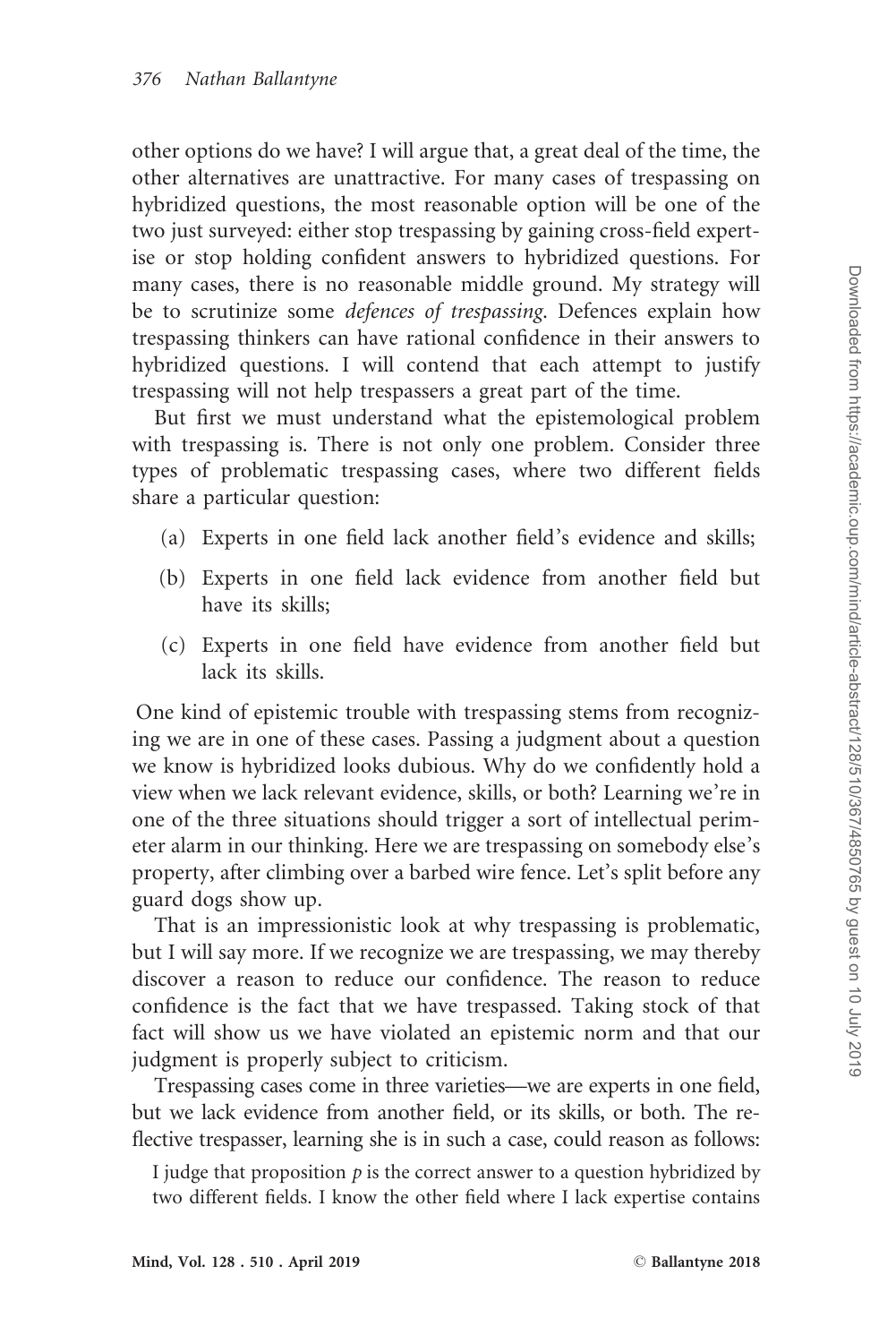relevant evidence or skills, but I reasonably believe I do not satisfy the evidence or skill threshold for expertise there. At best, I am a novice with respect to the other field's evidence or skills. Thus, I have formed a judgment without some relevant evidence or skills. But that is not a reliable or responsible way to form a judgment about the question. To arrive at a reliably-formed or responsible judgment about  $p$ , I would need to satisfy the evidence and skill threshold for expertise in both fields. Thus, I seem to have violated an epistemic norm in reaching my judgment and so I have reason to reduce confidence in my judgment.

This soliloquy illuminates why our judgments are epistemically dubious when we knowingly trespass on another field. Recognizing we have trespassed is a kind of 'higher-order' evidence. The evidence tells us about the manner in which we have reached our belief in p. It is not evidence bearing directly on  $p$ 's truth value, but it tells us about the rationality or reasonableness of holding particular attitudes toward  $p^2$ 

Let me set to the side a tempting, but incorrect, alternative account of what the reflective trespasser could be thinking.<sup>8</sup> We might assume the reflective trespasser takes her own field's resources to be sufficient for reliable or responsible belief-formation. Assuming she does not know what the other field's resources are, when she realizes she has not accounted for them in forming her view, she apparently gains reason to think she has made a mistake. In particular, she recognizes she has neglected evidence and skills from another field that might lead her away from her belief. But that need not bother her in the least. If the trespasser reasonably thinks her own resources are sufficient for reliable belief-formation, then consciously neglecting another field's resources may be appropriate for her, and her belief may be rationally in the clear.

Take an analogy to suggest why. You are a mechanic and you know of two reliable tests for diagnosing a particular engine problem. One test takes five minutes and the other requires several hours work. Each test is fairly reliable but not perfect. If you run the quick test and it indicates the engine doesn't have the problem, then you can sensibly ignore the other test. You can reasonably judge the engine doesn't have the problem while being fully cognizant of the fact that you

<sup>&</sup>lt;sup>7</sup> For discussion of higher-order evidence, see [Feldman \(](#page-25-0)2005), [Bergmann \(](#page-25-0)2005), [Kelly](#page-26-0) ([2010](#page-26-0)), [Christensen \(](#page-25-0)2010), [Sliwa and Horowitz \(](#page-28-0)2015), [Talbott \(](#page-28-0)2016), and [Kappel](#page-26-0) [\(forthcoming\).](#page-26-0)

<sup>8</sup> I am grateful to David Christensen for discussion here.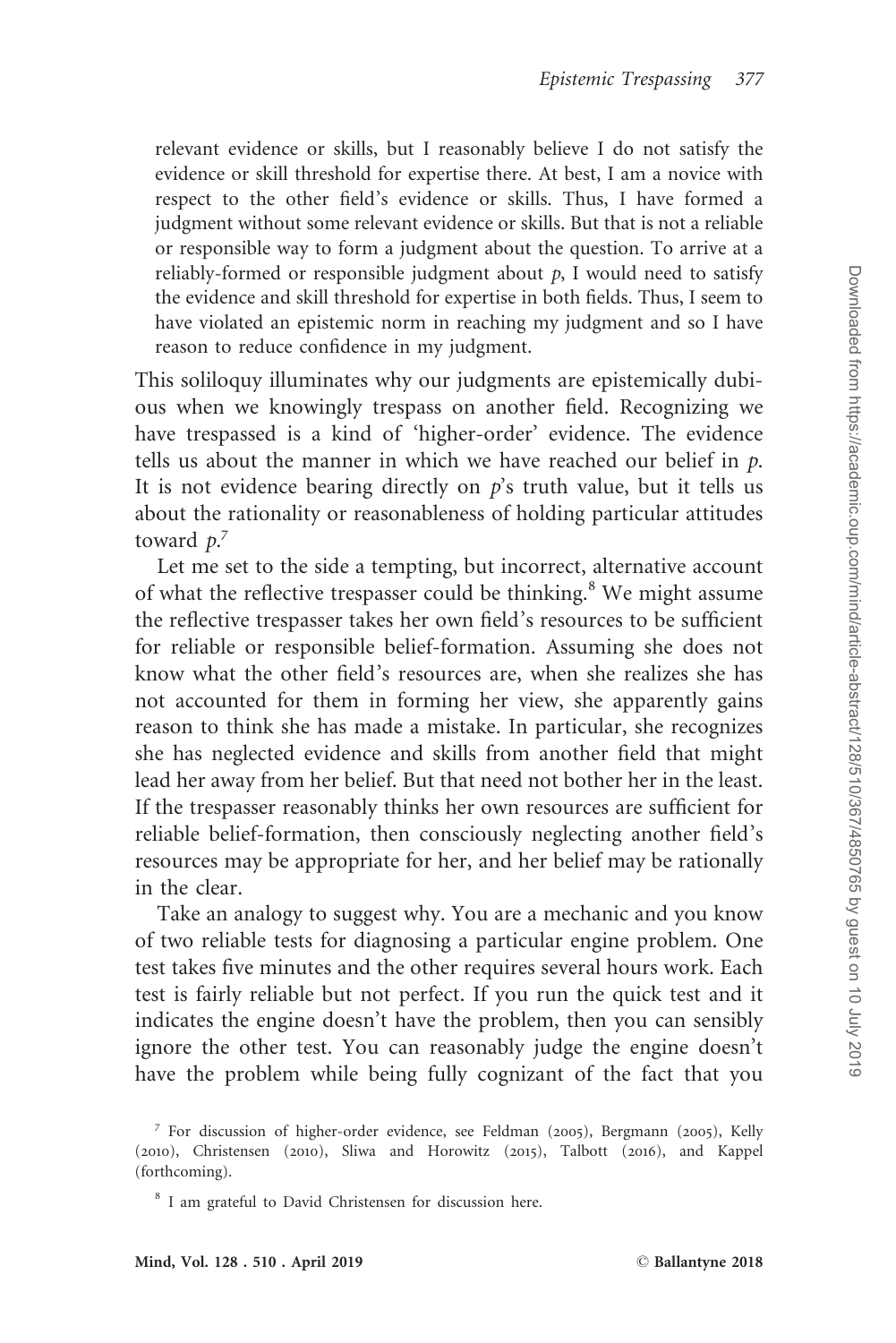don't know what the other test would indicate. After all, you know the test you used is reliable.<sup>9</sup>

The analogy suggests a lesson for the reflective trespasser. If she reasonably thinks her field's resources are sufficient for reliable or responsible belief-formation, her answer to the hybridized question need not display any epistemic defect. But the alternative account of the reflective trespasser's reasoning is not accurate. The trespasser does not believe her field's evidence and skills are sufficient to properly answer the hybridized question. The trespasser knows the question she answers has been hybridized; she thereby has reason to doubt the sufficiency of her single-field resources to answer the question properly.

Trespassers are a crafty bunch, of course, and they may resist reasoning in the way I've described. They may grant they are in one of the three reflective cases but insist they have not thereby flouted any epistemic norm. How could that work? For any particular trespassing case, the presumption that there is some epistemic trouble can be defeated by good reason to think there's no epistemic trouble in the case. I call reasons that defeat the presumption of epistemic trouble defences. Defences are reasons indicating no epistemic norm has been violated.

Let me illustrate the basic idea. Suppose you are an expert on the metaphysics of free will, but you lack evidence and skills from neuroscience and psychology that are relevant to 'free will' debates. Realizing that, you reason as follows:

I answer the hybridized question 'Are we free?' by judging we lack free will. I know scientists have evidence and skills that are relevant to the question I have answered. I lack the scientific evidence and skills. At best, I am a novice with respect to the science of free will. But I have reason to think that the evidence contributed by science could only support my judgment. In other words, the scientific evidence could only pose a challenge to thinkers who reject my judgment. So, if scientists make an evidential contribution to the question, it will be consistent with my judgment. Thus, I have trespassed without violating any epistemic norm.

The defence is the trespasser's reasonable belief that the cross-field evidence would only support the trespasser's judgment. I will say more about defences shortly.

<sup>9</sup> Sometimes practical circumstances may require you to run the other test before judging that the engine doesn't have the problem at issue. I will assume that is due to practical, not epistemic, norms.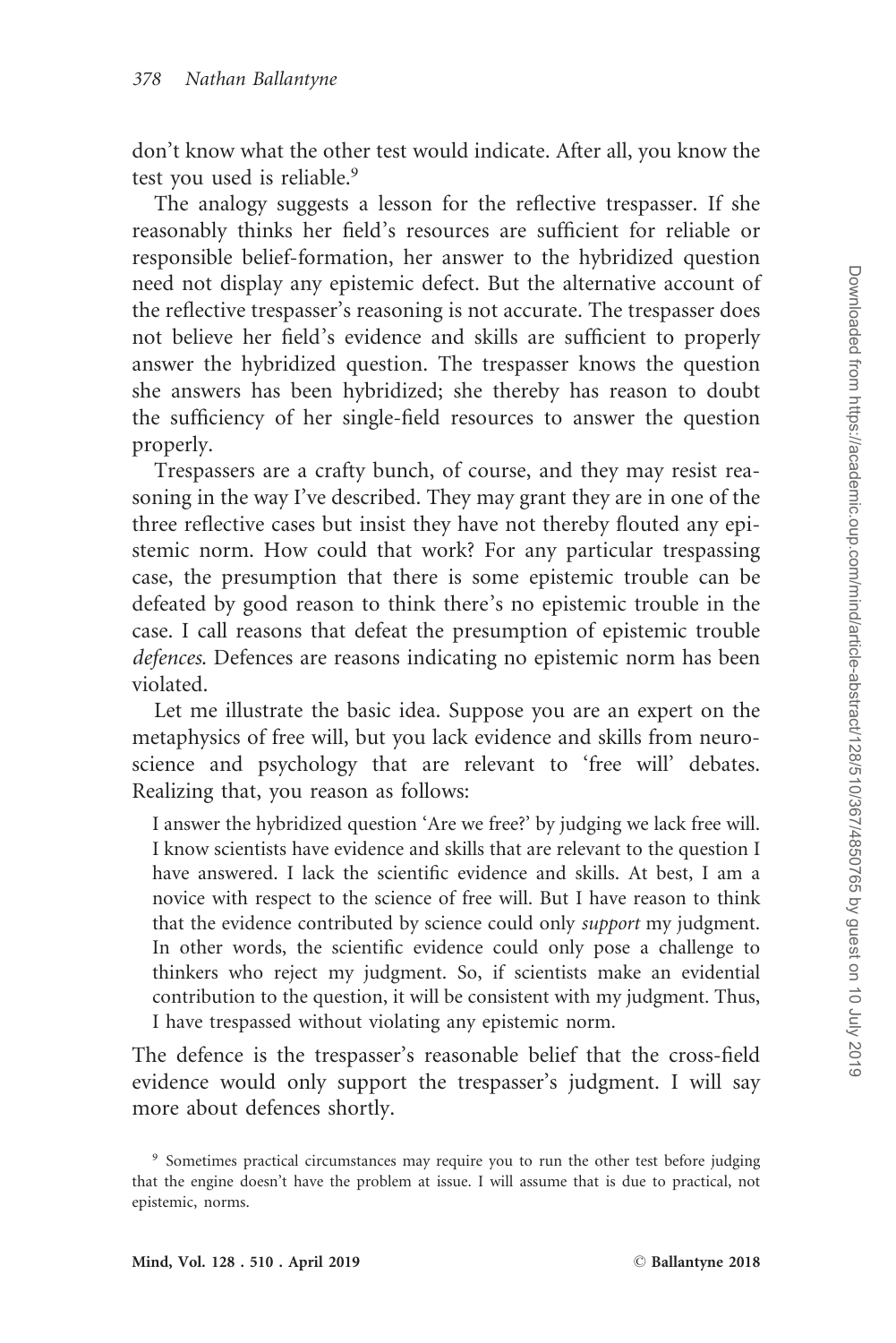To sum up, recognizing we are trespassing gives us reason to reduce our confidence in our judgment, unless we have reason to think we have not violated an epistemic norm—that is, unless we have reason to accept what I've called a 'defence'. We can capture these key ideas with a principle, which supplies a schema for reasoning about cases of trespassing:

If we are experts in one field and accept  $p$  and we recognize that  $(a)$  we lack another field's evidence concerning  $p$  or  $(b)$  we lack another field's skills to evaluate the p-relevant evidence, then we have reason to reduce our confidence that  $p$  is true, unless we have reason to accept some defence (that is, we have reason to accept there are facts indicating we do not violate any epistemic norm by accepting  $p$ ).

# 5. What makes trespassing permissible?

If some defences are readily available in trespassing situations, then my claim that trespassers should often be more intellectually modest will be undercut. Trespassers armed with defences need not dial down their confidence in their answers to hybridized questions. But what defences are there?

I will examine three strategies to justify acts of trespassing and thereby preserve rational confidence in trespassers' answers to hybridized questions. Again, we are assuming some trespassers are experts in one field but encroach on another field.

(D1) I am trespassing on another field, but that field does not feature any relevant evidence or skills that bear on my view about  $p$ ;

(D2) I am trespassing on another field, but my own field's evidence conclusively establishes that  $p$  is true;

(D3) I am trespassing on another field, but my own field's skills successfully 'transfer' to the other field.

These defences are designed to allow reflective trespassers to conclude that their views about  $p$  are reasonable. I will argue that trespassers are rarely positioned to reasonably accept any of the three defences. Typically, reflective trespassers should be doubtful whether any of the defences are available to them. I will discuss  $(D_1)$  and  $(D_2)$  briefly before looking at (D3) in greater detail.

(D1) says that the trespassed-upon field does not feature any relevant evidence or skills that bear on the trespasser's view. I already noted this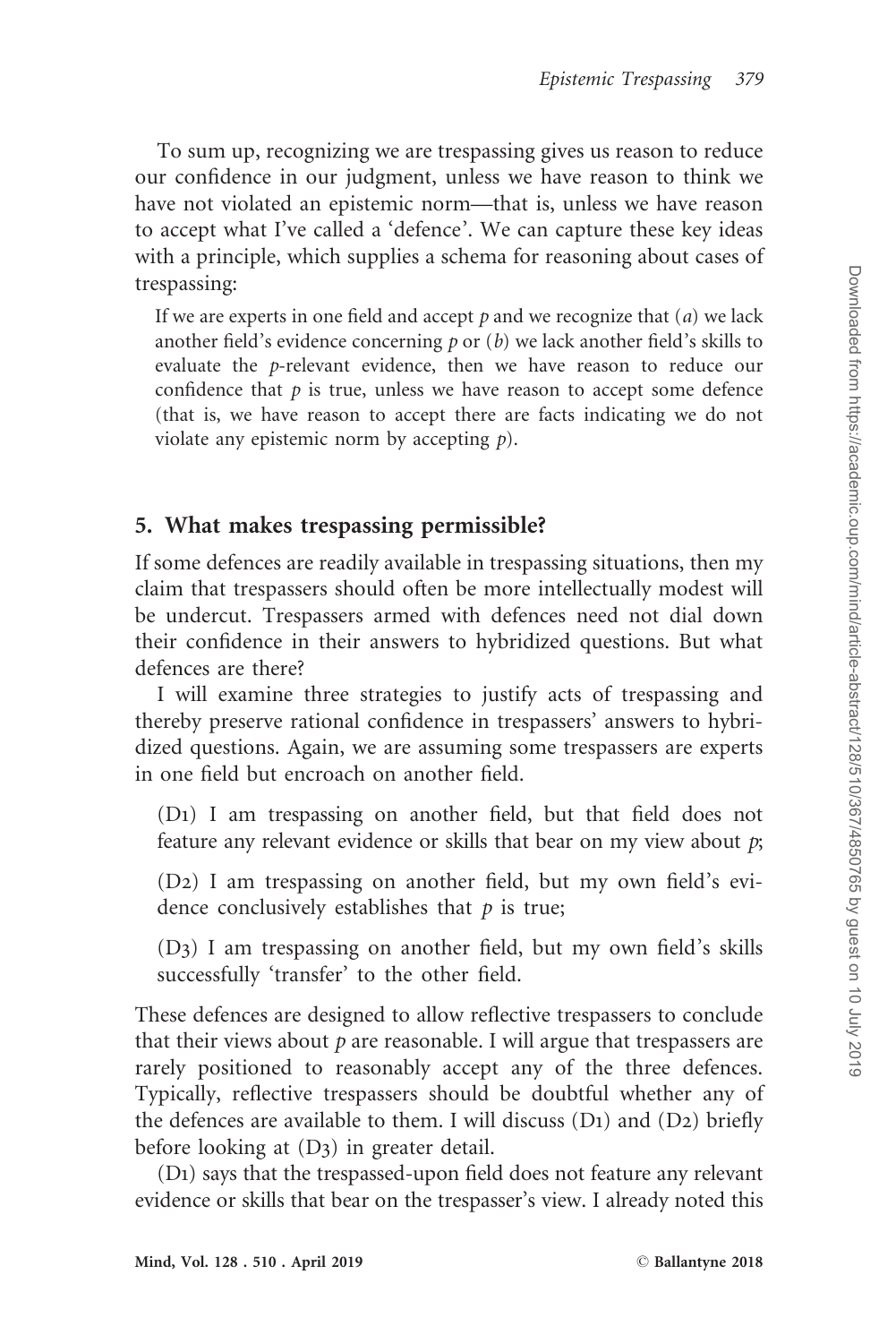basic idea when illustrating a defence. If a metaphysician knows the scientific evidence in the 'free will' debate could only support her judgment, then learning she lacks that evidence is no epistemological problem for her; reasonably believing (D1) justifies her trespassing. Similarly, if trespassers learn that investigation in another field is ruled by degenerate or pseudoscientific research programs, or that field assumes a known scientific law is false, they can reasonably accept (D1). For example, trespassers may know that some cross-field researchers compete for resources and acclaim by defending the novel and the bizarre, refusing to live in the daylight of common sense. Problematic social conditions in the field have spoiled its evidence. Members of the field are merely perceived as experts. Such a field is littered with the squalor of intellectual bankruptcy. If trespassers are aware of a field's shortcomings, they can be justified in holding their views while disregarding the other field's resources. One example is provided by the field of astrology. I believe the substantive claims of astrologers are false— '[O]ccultism is the metaphysic of the dopes', as Theodor Adorno once noted. But I'll admit that astrologers have evidence and skills I lack. My considered view, however, is that astrologers' evidence and skills do not constitute a reliable method for establishing their claims, and so I am justified in dismissing those claims.

Here are three observations about (D1). First, when experts begin in relative ignorance about another field's resources, they need good reason to accept  $(D_1)$ . To come to reasonably believe  $(D_1)$ , a singlefield expert may rely on testimony from cross-field experts, or she may need to gain cross-field expertise herself. In the latter event, reasonably accepting (D1) will not excuse the trespasser—she will have stopped trespassing. Second, we could get (D1) in hand by noticing that the cross-field resources could only bolster our view. But bodies of evidence in interdisciplinary discussions usually have a 'mixed' character, with different pieces supporting different hypotheses, so that sort of response will be uncommon. Finally, trespassers hoping to reasonably accept  $(D_1)$  will often need to explain why the other field's resources would not help them reliably or responsibly hold a view. Researchers can be unduly dismissive about research programs they do not contribute to.<sup>10</sup> It's easy for us to opine that some field is degenerate, lacking helpful resources for addressing a question. It's far harder for

<sup>&</sup>lt;sup>10</sup> If the reader will allow an autobiographical footnote, I have lost count of how many professional philosophers working far outside my own subfield, epistemology, have said in my presence that the Gettier Problem was 'a complete waste of time'.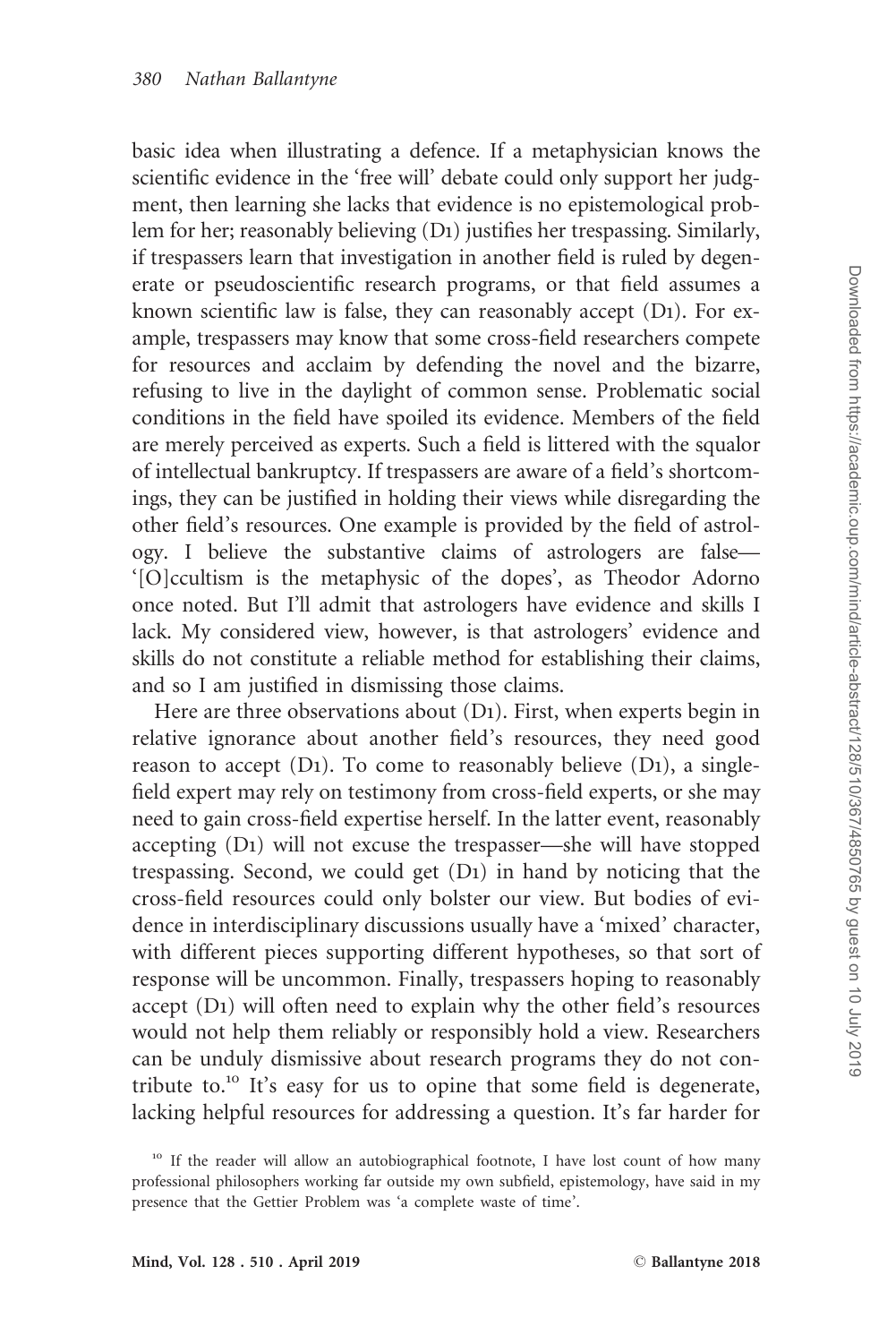us to reliably recognize degeneracy. Suppose we think we know why some field's evidence or skills are a sham. Let's see what the apparent experts think. They may school us on the actual nature of their field's practices and reveal our ignorance. That outcome would not be so surprising given that we are non-experts. Plausibly, reasonably accepting (D1) will typically require considerable effort.

A second potential defence is (D2), the idea that a trespasser's own single-field evidence conclusively establishes the truth of his or her judgment. While there could be conclusive evidence to settle a hybridized question, it's hard to sustain the idea that such powerful evidence is often available concerning ongoing, often contentious hybridized debates. Why would interdisciplinary discussion continue apace if the questions were in fact known by someone to be settled? If you think you have reason to accept (D2) but have not dropped your bombshell, you might wonder: is my evidence really as powerful as I believe? To accept (D2) reasonably, you need an account for why the discussion grinds on—as it shouldn't, on the assumption that  $(D_2)$  is reasonable for the relevant disputants. Normally, our evidence for answering interesting, hybridized questions falls well short of conclusive, knockdown arguments, or at least it will be reasonable for us to think that it does. But then  $(D_2)$  will not often justify trespassing.<sup>11</sup>

I expect something like (D3) will be among the most common justifications given by trespassers. For example, [Richard Dawkins](#page-25-0) ([2006](#page-25-0), p. 56) suggests that he does not see what expertise philosophers of religion could possibly have that scientists like him would lack; in his own eyes, his scientific competence apparently transfers to a new context where he can appropriately answer questions about arguments for and against God's existence. Neil deGrasse Tyson may believe that his scientific training has taught him critical thinking—the only skill needed to answer philosophical questions. In general, if the trespasser's expertise successfully transfers from one field to another, then the trespasser does not violate any norms related to lacking the other field's skills.

How does transfer work? If an expert's skills transfer to a different field, the expert will satisfy the relevant skill threshold for expertise in that field. In other words, although she is at best an evidential novice in the other field, she meets the skill conditions for expertise there. This reveals one of  $(D_3)$ 's limitations. Even if someone can reasonably accept that defence, there is still the matter of her lacking the other

<sup>&</sup>lt;sup>11</sup> For discussion of knockdown arguments, see [Ballantyne \(](#page-24-0)2014).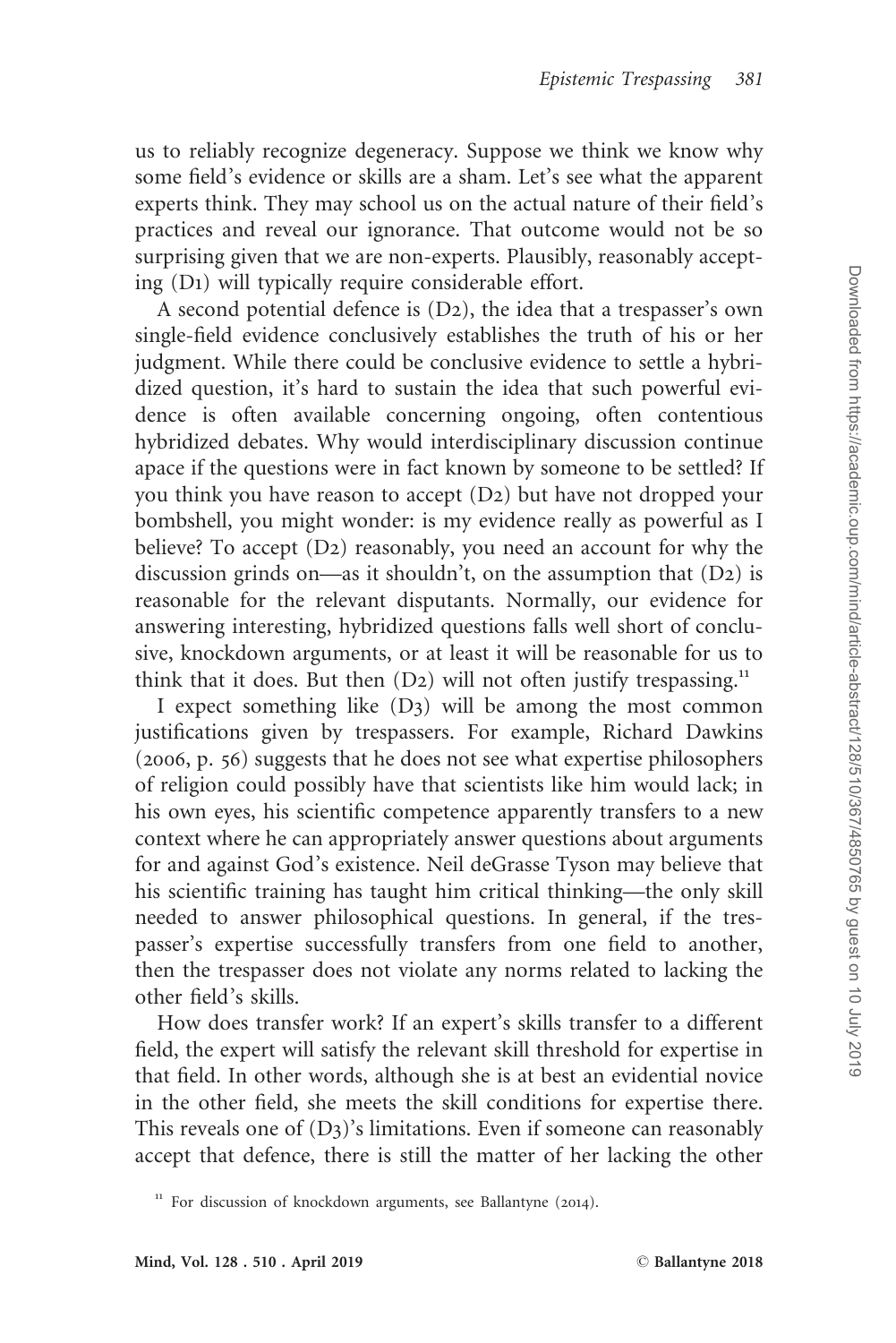field's evidence. For  $(D_3)$  to justify a trespasser, a reason to accept it must be joined by a reason to believe she satisfies the relevant evidence threshold for cross-field expertise.

(D3) will help trespassers only if they can reasonably accept it. So the crucial question is: under what conditions do we have reason to think skills successfully transfer from an expert's field to another field? Answering from the comfort of the armchair is not feasible, as the mechanics of a successful transfer are not obvious to us by introspection or casual observation. What I will do instead is describe some psychological research that suggests general constraints on reasonably accepting (D3). First, I'll consider research on what psychologists and cognitive scientists call 'knowledge transfer' and 'transfer of learning'. The upshot of this empirical work is that attempts to transfer skills between different fields will run into obstacles. Second, I'll describe research on metacognition that explains why many trespassers who fail to transfer skills will mistakenly believe they have successfully done so.

Transfer has been studied extensively in the cognitive and social sciences since the early twentieth century. The starting point is the observation that we often do not treat new problems as new problems. We leverage old knowledge to gain new knowledge. We 'find the old in the new'. The literature on transfer is vast, bridging many sub-disciplines. I will briefly describe one classic experiment first performed in 1908 and replicated in 1941 [\(Judd](#page-26-0) 1908 and [Hendrickson and Schroeder](#page-26-0) 1941).

In the replication, boys at an elementary school in Cincinnati, Ohio had to complete a practical task: fire a BB gun and hit a small target submerged in water. The boys were randomly assigned to an experimental group and a control. The control group was instructed to try to hit the underwater target. By contrast, the experimental group was first given an explanation of how light refracts as it passes between one medium and another. This group learned about how objects in water are not located where they appear to observers to be located. Because of refraction, the light changes direction at the surface of the water and the light waves are bent. The apparent displacement of the target was fairly considerable from where the boys were positioned. The depth of the target and the degree of refraction made it virtually certain that shooters in both groups who aimed the BB gun at where the target appeared to them to be would miss. Then the experimenters changed the depth of the target for both groups. The goal was to determine how the groups adjusted to the new task of hitting the target at a different depth.

Leaving aside the happy fact that no schoolboy shot his eye out, here is what the two studies suggest. The boys who had been given the principle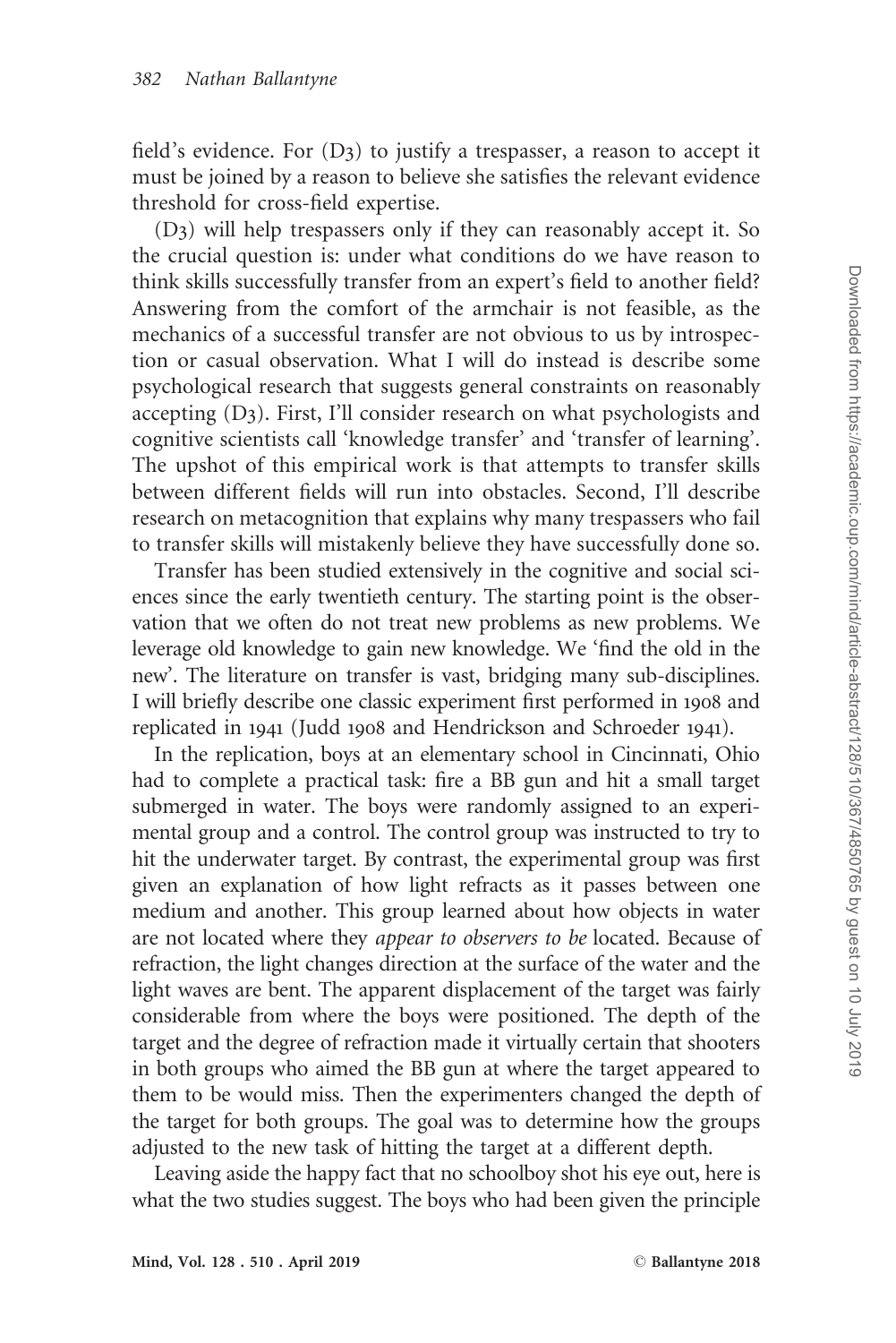of refraction were able effectively to adjust their shots in the new task. They took fewer shots to hit the underwater target at its new depth than boys in the control group. The boys who had knowledge of refraction transferred their knowledge to a new target-shooting situation.

Transfer has been studied in a plethora of contexts. I want to note some key ideas that have come out of this research. In an important article, [Susan Barnett and Stephen Ceci \(](#page-25-0)2002) offer a useful taxonomy for thinking about transfer. Barnett and Ceci identify two categories of factors that influence any transfer: content and context. For any instance of transfer or attempted transfer, there are three main questions: What is transferred? Where is it transferred? And when is it transferred? The content answers the 'What?' question. It is what gets transferred to the new situation—a principle, a heuristic, or a representation of a fact, such as one's knowledge of the order of operations in multiplication and division. The context answers the 'Where?' and 'When?' questions. Context tells us about the type of subject matter involved, the physical situation, the temporal situation, the functional situation, and the like. Take some examples of each contextual element. The subject matter of a transfer could be astrophysics to philosophy, or the metaphysics of free will to the neuroscience of free will. The physical situation could be a classroom to a supermarket check-out line. The temporal situation could be within a one-hour period on one day, or a span of several years. The functional situation might be two academic exams, or an academic exam and supermarket check-out line.

One standard idea in the transfer literature is that transfers come in degrees. Some transfers are relatively 'near' whereas others are relatively 'far'. Psychologists are thinking about the similarity between the context of 'old learning' and the context of 'new learning'. Near transfer involves greater similarity along dimensions of context than far transfer. The studies involving shooting underwater targets involved relatively near transfer, for instance. A fairly short time had elapsed between contexts and the specific task had changed, but the physical, functional, and motivational contexts were identical. A transfer of skills between a context involving, say, questions about astrophysics and questions about philosophy of mind would be considerably further. This point is widely appreciated by instructors and trainers in many domains, from athletics to the military. They often try to mimic the target context as closely as possible, so that training occurs in a situation that is highly similar to where the skills will be used.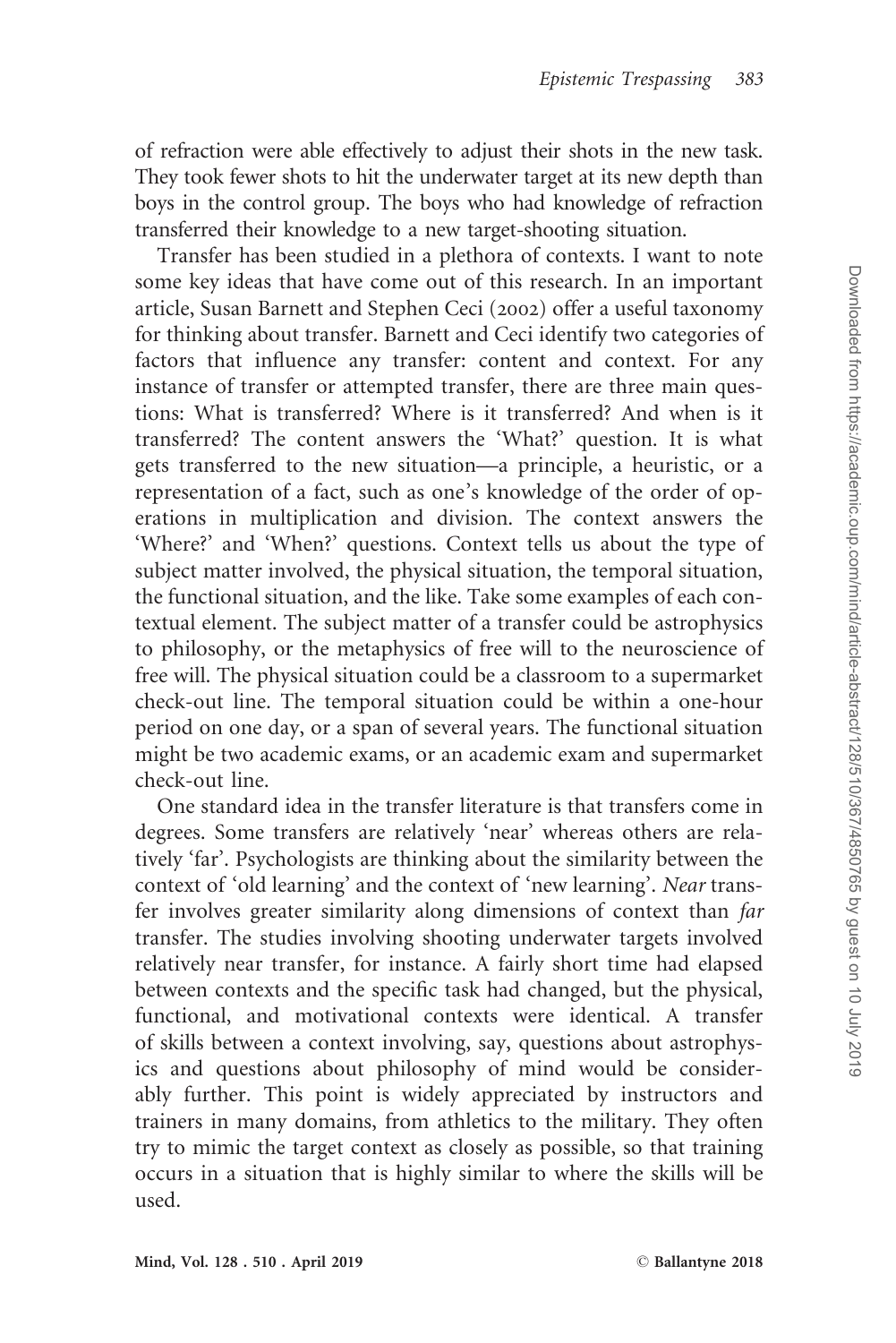In the literature on transfer, researchers often express pessimism about the evidence for far transfer.<sup>12</sup> But there is some evidence of successful transfer. Here is one example. An educational psychologist, Samuel Wineburg, recruited high school seniors and professional historians to determine how they would explain historical events on the basis of some fragmentary and inconsistent source documents ([1991](#page-28-0)). The participants had to explain some events in the first military conflict of the American Revolution, the Battle of Lexington. Some of the historians were not trained in American history while others were Americanists. Each historian approached the documents by scrutinizing the perspectives and intentions of the witnesses so as to assess the relative credibility of each source document. The high school students evaluated each document in light of their own experiences. But both the historians and the students used their prior knowledge in efforts to understand the new texts. As commentators on Wineburg's study observed: 'From the vantage of most schooling practices, the [high school] students demonstrated appropriate transfer. They tried to make sense of the facts in the texts by connecting them to prior knowledge' [\(Schwartz et al.](#page-27-0) 2012, p. 210). The historians and high school students all transferred knowledge, but, unsurprisingly, the historians proved more effective at the task, because their prior knowledge and practices were better suited to good historical judgment and reasoning.

Importantly, many researchers have suggested that when we know something, that item of knowledge is less helpful for learning new things the 'further away' we move from the context where it was acquired. For example, in Wineburg's study, the experts in American history performed better than historians trained in other fields, but the historians as a group outperformed the high school students. When a transfer involves moving into a rather dissimilar context—dissimilar along the various contextual dimensions noted above—we should be more doubtful that the transfer was successful than when the context is rather similar to the context of initial learning.

Consider some examples of transfer failure. One study of children in Brazil showed they could perform mathematical calculations while selling corn-on-the-cob and peanuts out in the street; but they could not solve similar problems using pencil and paper in a traditional school context ([Carraher et al.](#page-25-0) 1985). The researchers noted that

 $12$  See [Barnett and Ceci \(](#page-25-0)2002) for more. Researchers do not all agree about the best way to properly conceptualize transfer. [Lobato \(](#page-27-0)2006) provides an introduction.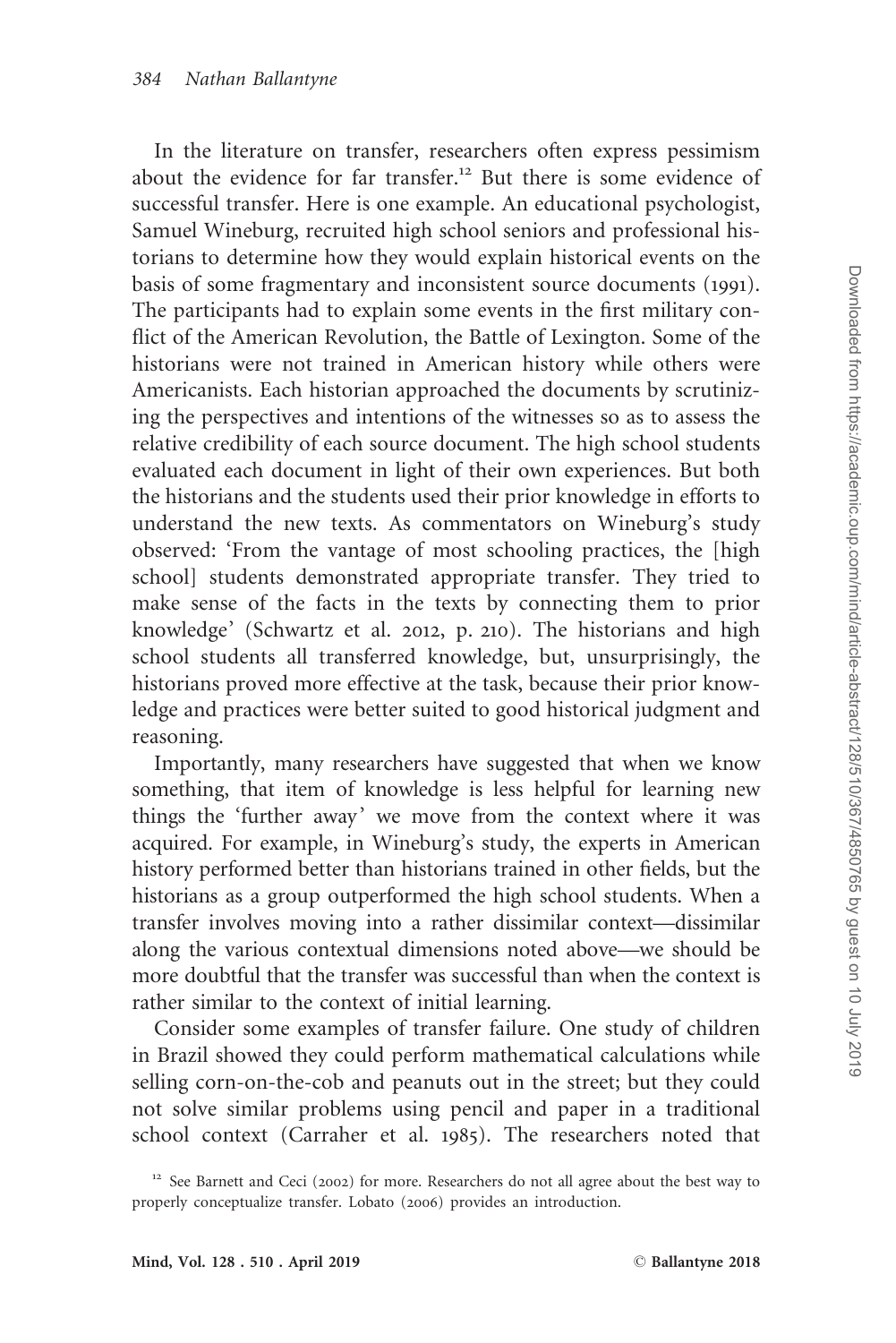'[i]n many cases attempts to follow school-prescribed routines seemed in fact to interfere with problem solving' ([1985](#page-25-0), p. 28). Some research has focused on transfer of skills in solving brain-teasing problems. One experiment modified the subject matter of the brain-teaser—changing the problem, Duncker's 'radiation problem', from being putatively about medicine to being about warfare instead. Participants who solved the one problem failed to solve the other. They didn't see that the two problems had the same 'deep' structure ([Gick and](#page-25-0) [Holyoak](#page-25-0) 1980). Our skills in one context do not always follow us to new ones.

A different kind of transfer failure involves what has been called 'overzealous' transfer: our skills from one context successfully move to a new context, but the skills are inappropriate ([Schwartz et al.](#page-27-0) 2012). There is an old saying: if all you have is a hammer, everything looks like a nail. One example is the high school students in Wineburg's study who interpreted the Battle of Lexington source documents in light of their personal experiences and were led into error. In one study, experimenters asked middle school students the following question, slipped in among ordinary mathematical problems: There are 26 sheep and 10 goats on a ship. How old is the captain? Roughly three quarters of the students gave a numerical answer. One fifth-grade student, when asked why he had given 36 as his answer, remarked, 'Because that's the kind of thing you do in problems like this. This was an easy one, I only had to add' ([Schwartz et al.](#page-27-0) 2012, p. 206). Overzealous transfer can occur when thinkers mistakenly assume a new context is just like a previous one.

Transfer failures are unsurprising in view of disheartening findings from contemporary educational research. The development of critical thinking skills is a central goal of modern education, but researchers say critical thinking does not easily generalize across domains. Psychologist Deanna Kuhn remarks that 'the most pressing practical issue' in teaching critical thinking is that the gains students make 'most often do not generalize beyond the immediate instructional context' ([1999](#page-26-0), p. 16). Linus Pauling and company are poster children for the perils of trespassing. They are cautionary tales for how exemplary critical thinking in one field does not generalize to others.

In view of research on transfer, I offer a modest proposal about transfer to help us evaluate  $(D_3)$ . Recall our question about  $(D_3)$ : under what conditions do we have reason to think that an expert's skills successfully transfer to another field? Reasonably accepting this defence of trespassing means knowing when an expert's skills are likely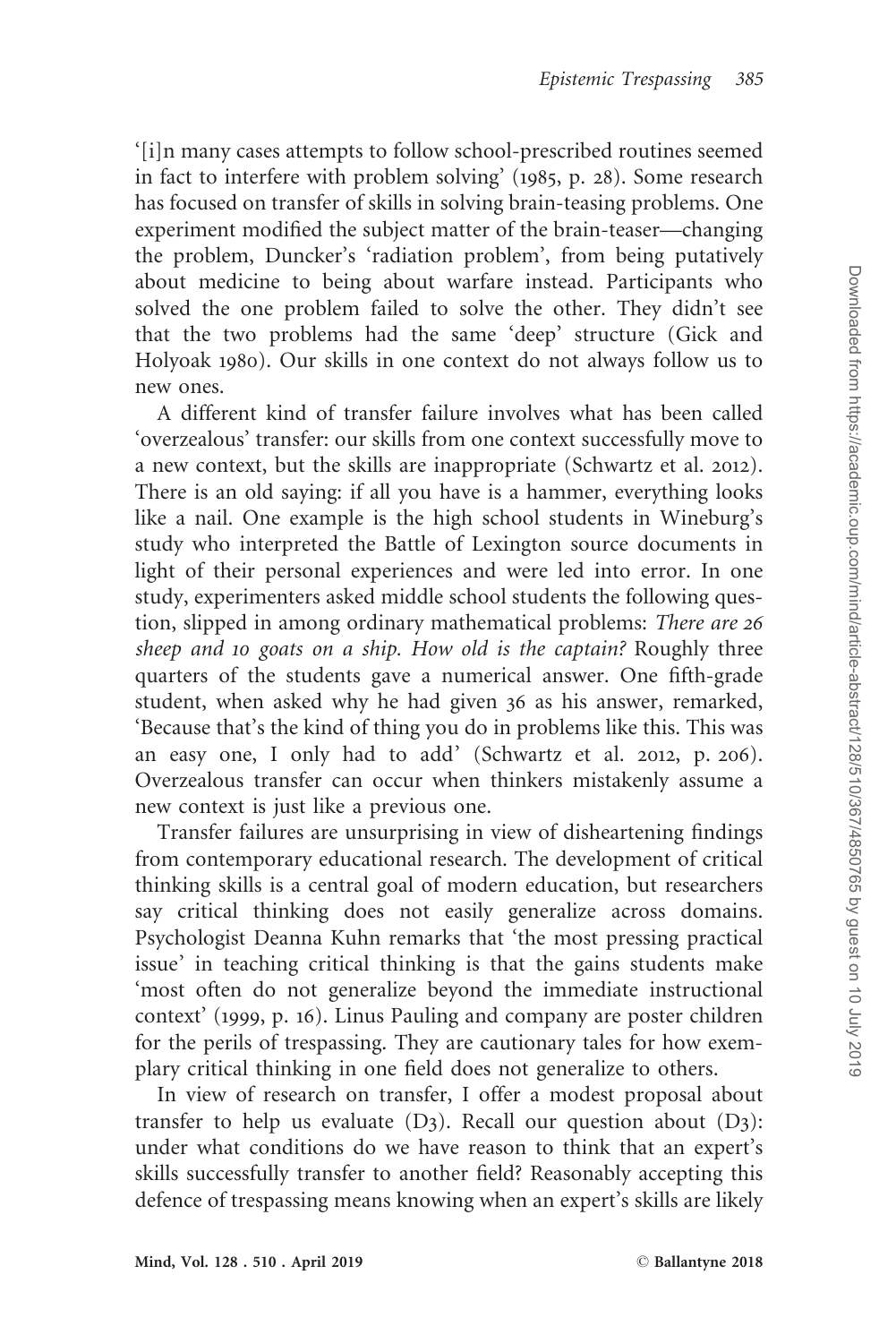to transfer from her home field to another. But research on transfer of knowledge strongly suggests that it's difficult to have reason to accept (D3). Here are two reasons why.

First, (D3) should be doubtful to trespassers because they lack a track record of good judgment in the other field. A track record in that field could suggest they have successfully transferred their skills in forming the judgment at issue. But, ordinarily, thinkers do not know whether they are performing well in some domain without checking their track record. Trespassers might assert their good track record in their home field indicates that they would have a similarly good record elsewhere. But that optimistic idea ignores the fact that, in experiments, slight changes between the contexts—different subject matter, or physical situations, or temporal situations, or functional situations—can derail transfer. The absence of a track record in the other field suggests trespassers should be unsure about (D3). Here's an analogy. If a classicallytrained pianist claims he can play bebop jazz piano in the style of Oscar Peterson without ever having studied jazz piano, we should think the pianist's claim needs to be backed up by a satisfactory jazz performance. Start playing—we're listening. Something similar goes for trespassers who defend themselves with  $(D_3)$ .

Second, background knowledge is crucial for the successful application of skills in any domain [\(Barnett and Ceci](#page-25-0) 2002, p. 616), but trespassers often lack such knowledge. The kind of skills that trespassers hope to transfer include strategies for thinking about thinking, including metacognitive heuristics such as 'consider both sides of an issue' or 'generate alternative explanations for the evidence'. Deploying those sorts of metacognitive tools is a non-starter in contexts where we lack rich background evidence—we cannot easily consider both sides or generate alternative explanations without an expert's perspective. As psychologist Daniel Willingham notes, 'metacognitive strategies can only take you so far. Although they suggest what you ought to do, they don't provide the knowledge necessary to implement the strategy' ([2007](#page-28-0), p. 13).

These points strongly suggest that reasonably accepting (D3) will be a stretch for trespassers already out of their element. Of course, skill transfer is possible. If experts know at the outset that the same 'deep' structure obtains in another field, then they can take this as a good omen for successful transfer. But if they have no reason to believe the fields share deep structure, modesty about (D3) should prevail. For example, if the school boys in the BB gun task learn about refraction and know that a new shooting task involves water, they have reason to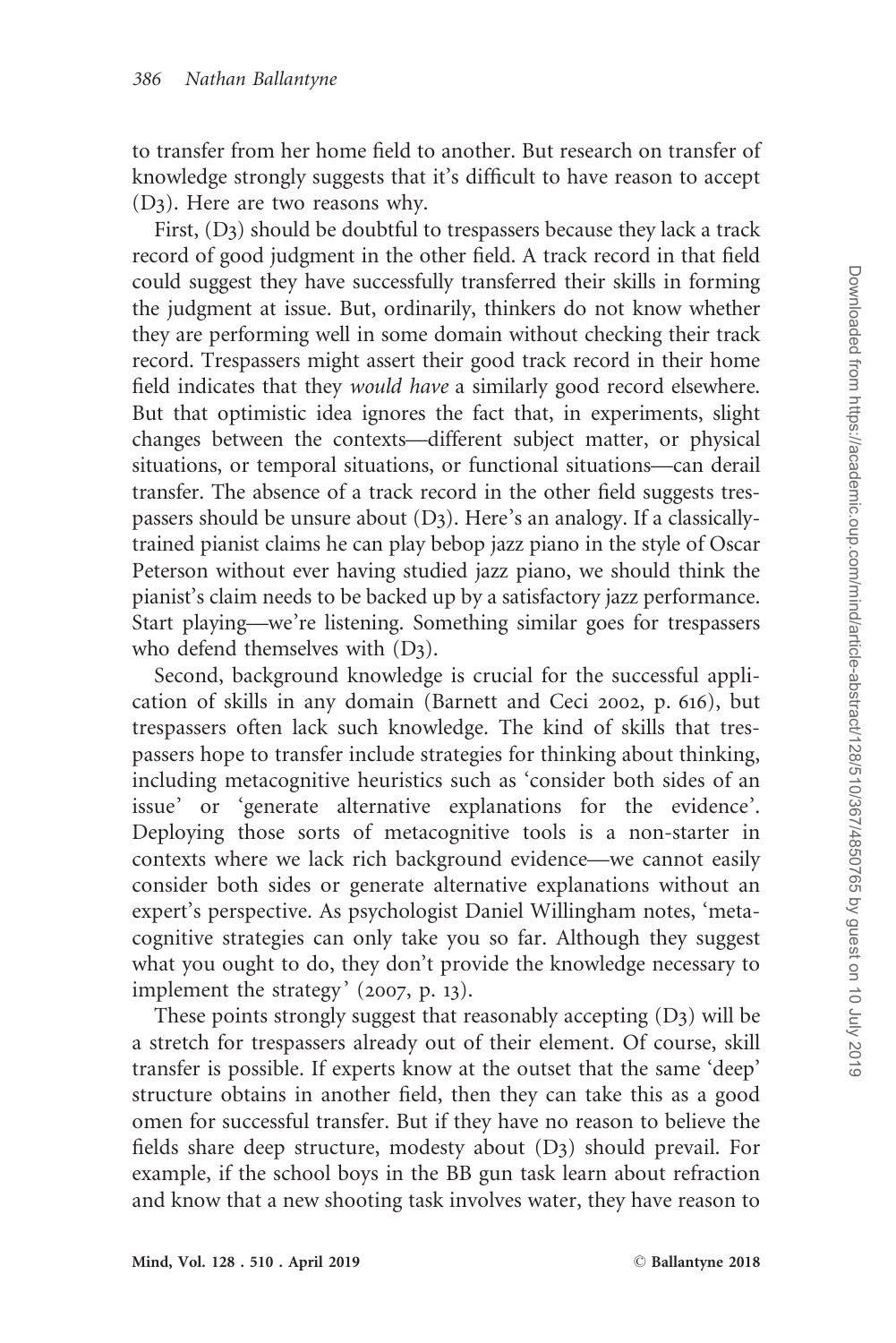think their skills will transfer. But if they know a new shooting task involves a liquid with different properties, all bets are off.

To sum up, I have examined three justifications for trespassing and have found them of limited value to trespassers. I argued that trespassers will rarely have reason to accept these defences. As a result, in many cases of judgment on hybridized questions, trespassers cannot avoid the reasoning I proposed earlier, unless they find defences that apply more widely than  $(D_1)$ – $(D_3)$ . My recommendation, therefore, is that trespassers should recognize they have violated some epistemic norm and reduce their confidence in their judgment on hybridized questions. There are further questions about how much reduction is required in any particular case but those must be side-lined for now. I think that, quite often, the upshot is that trespassers should either seek cross-field expertise or hold confident answers only to non-hybridized questions.

I am aware that many trespassers will be unconvinced. Before concluding I'll explain briefly why many trespassers will remain confident about their judgment on hybridized questions.

I claim that trespassers typically lack good, reliably-formed judgment once they cross a disciplinary boundary or answer a hybridized question. One hallmark of trespassing, however, is a lack of awareness of the failure to render good judgments. Trespassers are not timid or self-doubting. Pauling and company appeared not to know they were in over their heads. But that is precisely what a well-confirmed idea from psychology predicts.

The Dunning-Kruger effect says that thinkers who are ignorant in a domain tend to be ignorant of their ignorance (Kruger and Dunning 1999). This is a bias influencing meta-knowledge. People who lack first-order knowledge often lack second-order knowledge about their lack of knowledge. Psychologists have described this as a kind of intellectual 'double curse' [\(Dunning et al.](#page-25-0) 2003). As Justin Kruger and David Dunning note, 'the same knowledge that underlies the ability to produce correct judgment is also the knowledge that underlies the ability to recognize correct judgment. To lack the former is to be deficient in the latter' (1999, pp. 1121–1122). Trespassers' lack of competence leads their self-assessments to be systematically off-track and so I predict that many trespassers will be oblivious to their lack of good judgment. For trespassers, their incompetence is for them an 'unknown unknown', as former U.S. Secretary of Defence Donald Rumsfeld might put it. Self-ignorance about trespassing is dangerous. Sometimes trespassers will have enough knowledge to give them false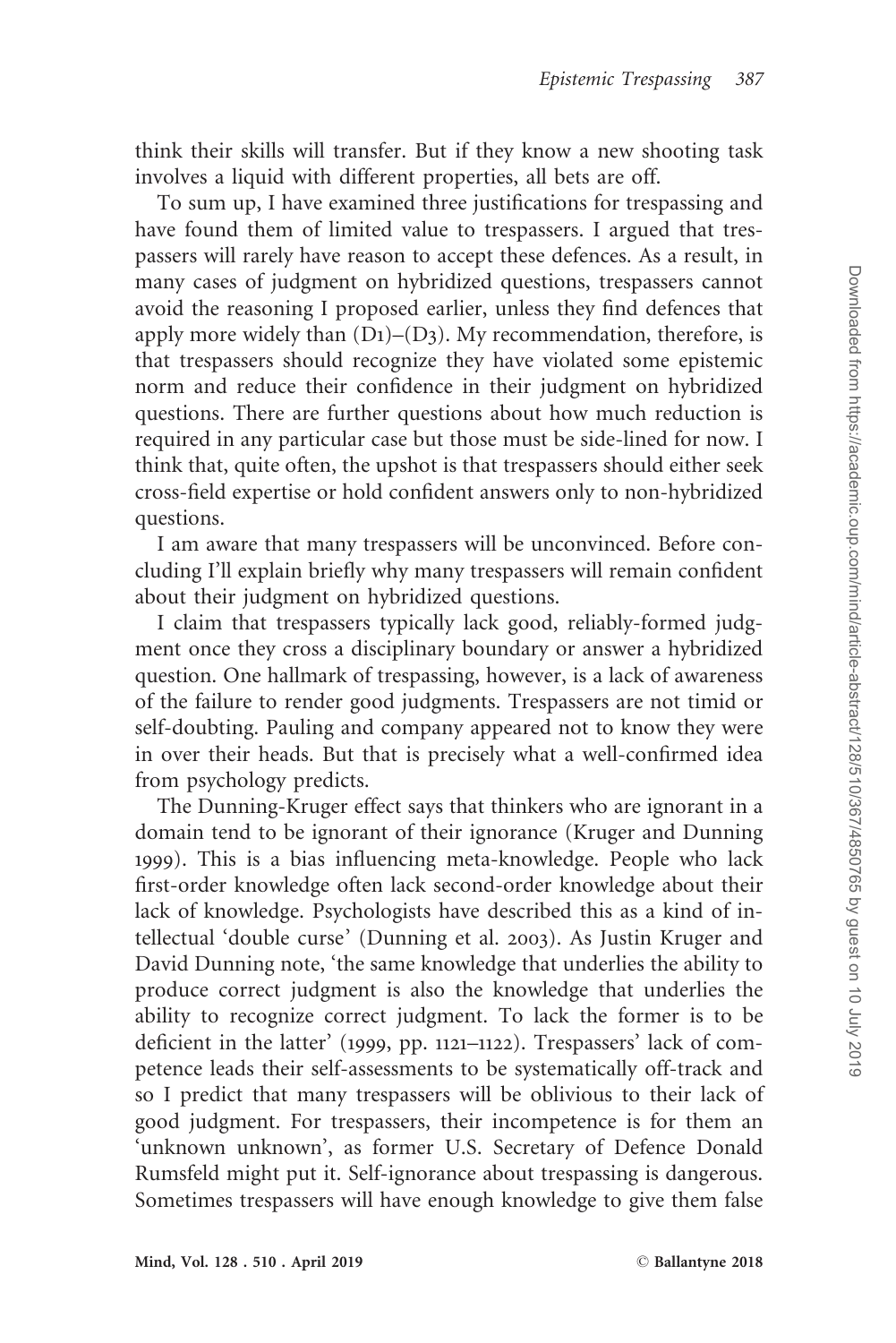confidence that they are not trespassers but not enough knowledge to avoid trespassing.

#### 6. Conclusion

My main proposal in this essay is that trespassing is ubiquitous in contemporary research on hybridized questions and that reflective trespassers violate norms of good judgment. I will consider briefly some implications and further issues.

In 1944, the physicist Erwin Schrödinger published a book on biology.<sup>13</sup> He opened the preface with these words: 'A scientist is supposed to have a complete and thorough knowledge, at firsthand, of some subjects and, therefore, is usually expected not to write on any topic of which he is not a master. This is to be regarded as a matter of noblesse oblige' ([1967](#page-27-0), p. 1). Schrödinger then tried to explain why he had deviated from the ordinary ground rules for good scientific practice by writing about biology. But exactly what did he mean by his 'noblesse oblige' remark? Noblesse oblige is the idea that privileged people should act kindly and generously towards others who are less privileged. Schrödinger seems to say that scientists are honour-bound to remain inside their field of expertise as a matter of kindness, presumably kindness towards novices as well as experts in other fields. Schrödinger had a good point, but he didn't go far enough. Trespassing is not exclusively a problem for novices led astray by overreaching experts, or for miffed experts who are trespassed upon by overconfident intellectual outsiders. Trespassing is also a problem for the trespassing experts. Trespassers are unkind to themselves. Their confident views are epistemically problematic. Ordinarily, the most reasonable response to finding out we have overstepped our limits is, as I have argued, to gain cross-field expertise or hold confident opinions only on non-hybridized questions.

One general reaction to the problem of experts trespassing on other experts is to redesign our research communities. Perhaps we could minimize problematic trespassing by encouraging researchers in cognate fields to rub shoulders more than they ordinarily do. In the 1930s and '40s, some members of the Vienna Circle, including Otto Neurath, promoted what was called the 'unity of science'. This was an attempt to collect together and interpret the findings of disparate scientific fields, advanced through congresses held in Europe and the

<sup>&</sup>lt;sup>13</sup> I am grateful to Benjamin Wilson for telling me about Schrödinger's book.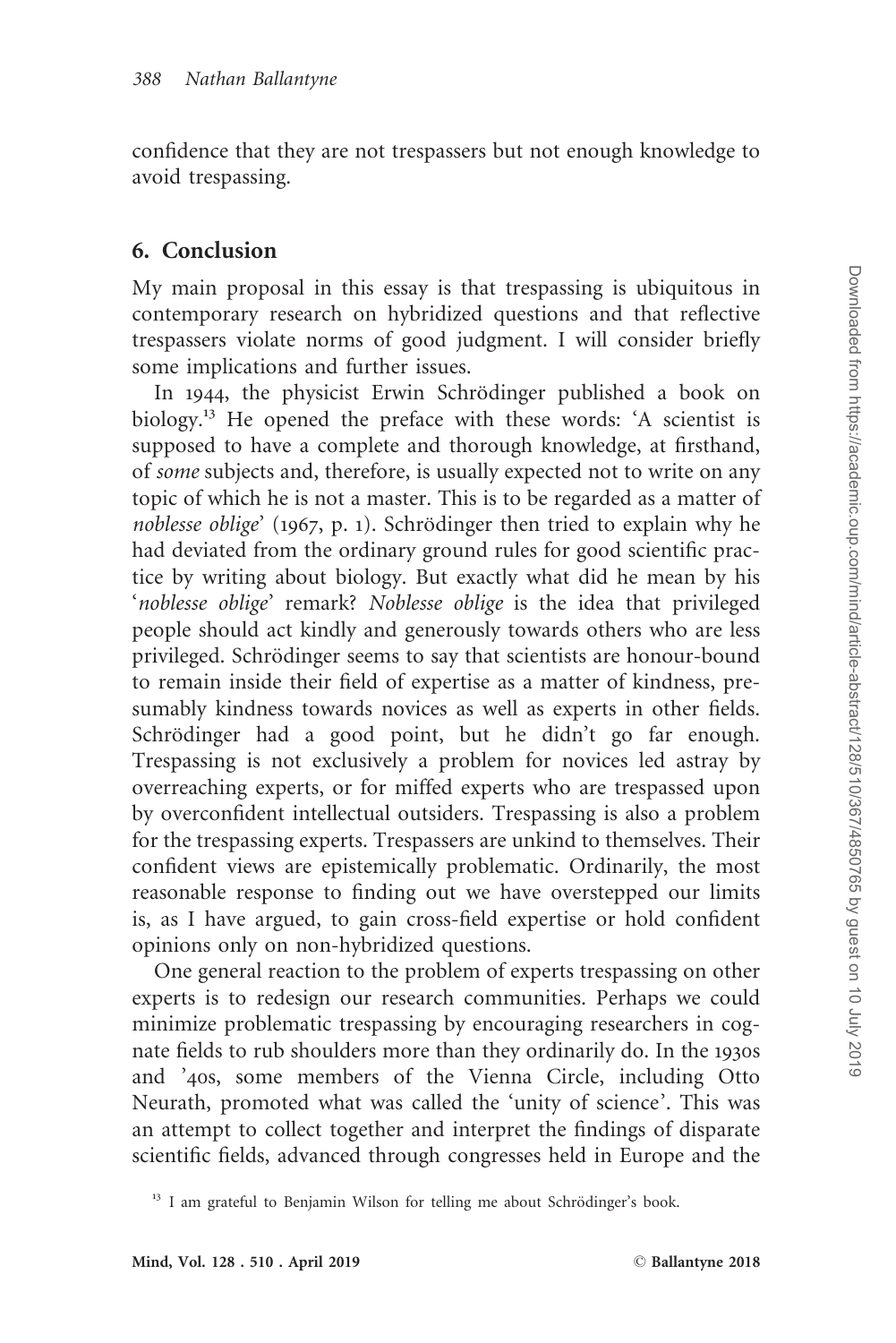United States and an encyclopaedia project. Ultimately, proponents of the unity of science wanted to resist fragmentation and disconnection in scientific knowledge so that science could play a greater role in planning social and political life ([Reisch](#page-27-0) 2005). Some historians of social science have described how pockets of interdisciplinary research flourished in the middle decades of the twentieth century in the United States, supported by Cold War-era grants and patronage, incubated in interdisciplinary institutional spaces created during the prewar period [\(Isaac](#page-26-0) 2012). For example, in Harvard University 's peculiar Department of Social Relations, which existed from 1946 to the early '70s, anthropologists, psychologists, and sociologists worked together on problems of theory and policy. These researchers wanted to devise a comprehensive theory of human behaviour, an unachievable task from inside one academic discipline.

I suspect we must trespass to answer most important questions. Perhaps this means we should never trespass alone. Instead, we must rely on the expertise of others. What we need, to extend the trespassing metaphor, is an 'easement' or 'right of way ' for travel beyond our fields' boundaries. The right of safe passage could be secured by our collaboration with cross-field experts. Imagine your colleague is a representative source of evidence, skills, and potential criticism from another field. Even if you don't have direct knowledge of that field, if your colleague tests out your answer to a hybridized question and tells you it sounds right to her, then your view is apparently more reasonable than it would have been otherwise. Trespassers may gain reasonable beliefs by engaging in certain kinds of discussion with cross-field colleagues.<sup>14</sup>

Even if we can acquire an 'easement' or 'right of way ' by collaboration, a question remains: how can we enter into productive crossfield partnerships? Here we could draw on insights from researchers who study interdisciplinary and multidisciplinary research [\(Bammer](#page-24-0) [2013](#page-24-0), [Hirsch Hadorn et al.](#page-26-0) 2008, [National Academies](#page-27-0) 2005). The unorganized knowledge that's relevant to answering hybridized questions

<sup>14</sup> The possibility of an 'easement' or 'right of way' for trespassing raises questions I won't address here. (Thanks to Shane Wilkins for the 'easement' label.) How can trespassers know their collaborators are a source of representative evidence, given that the trespassers do not have an expert-level understanding of the other field's evidence? How can trespassers deal with the possibility that their collaborators disagree with well-qualified experts? These questions bring up an old epistemological problem, going back to Plato, concerning non-expert perception of expertise. See [LaBarge \(](#page-26-0)1997), [Goldman \(](#page-25-0)2001), [Scholz \(](#page-27-0)2009), and [Ballantyne \(forth](#page-24-0)[coming\)](#page-24-0) for discussion.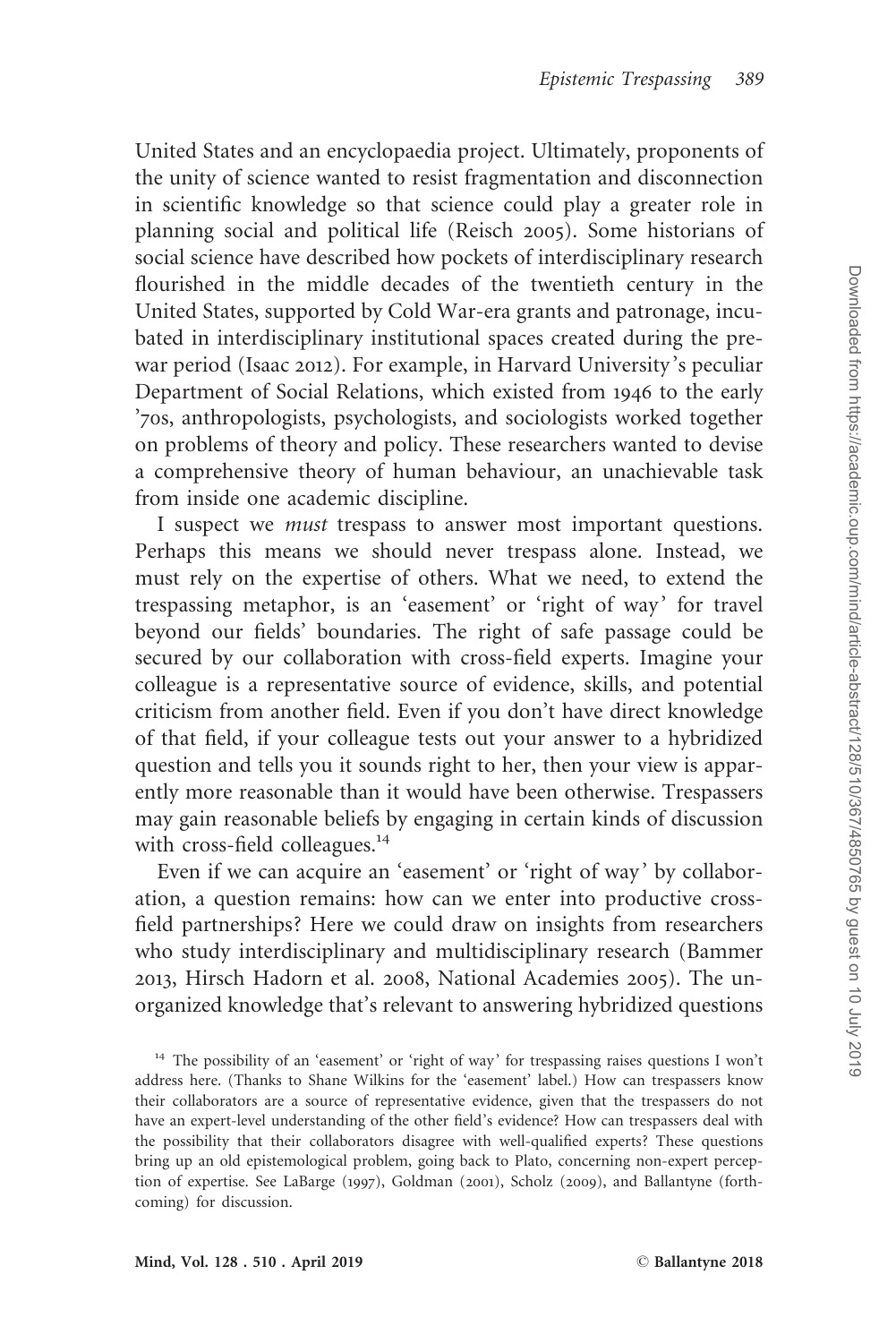is sometimes like an unassembled jigsaw puzzle. Researchers from different fields pull their chairs up to the table and try to arrange the pieces into a coherent whole. But these people have different technical backgrounds and vocabularies, different goals for research practice, and different perceptions of the problem. Presumably, the group could benefit from some guidance, lest their collaboration devolve into grabbing pieces and bickering over whose perspective is best. The field of integration and implementation science (Bammer 2013) seeks to understand the challenges of synthesizing disciplinary knowledge, communicating across boundaries, and understanding the objectives of interdisciplinary research. Lessons from this field could help us develop effective collaboration practices as we tackle hybridized questions.

In this essay, I've defended the idea that recognizing the risks of trespassing should often encourage greater intellectual modesty. Researchers on interdisciplinary collaboration have also affirmed the importance of something like modesty. For example, some researchers note that the 'first step' for cross-field collaborators 'is to acknowledge, respect, and explore the diversity of perspectives' ([Hirsch](#page-26-0) [Hadorn, Pohl, and Bammer](#page-26-0) 2010, p. 437). When researchers tackle together so-called wicked problems—from epidemics to poverty to nuclear arms control—they should presume they don't have in hand what is required to hold confident answers to the questions, or even to know what those questions are. Their ignorance is what prompts the collaboration, and so they should begin the conversation knowing there are significant unknowns. My proposal is that many questions often not viewed as interdisciplinary call for a similarly modest response. We should be more sensitive to the inherent difficulties of confidently answering hybridized questions. At the same time, we may be encouraged by the possibility that cross-field efforts will enhance our understanding of important questions.

One issue I have left mostly unmentioned until now concerns limits on developing expertise. There is an idea captured by aphorisms and sayings from every human culture. Where I live, people sometimes say: 'Jack of all trades, master of none'. In the Czech Republic they say: 'Nine crafts, the tenth is misery '. In Mexico they say, 'You aim for everything, but you hit nothing'. We cannot become experts on each and every hybridized question about which we may want to hold confident beliefs. It is apparently easier for us to become more intellectually modest than to expand our expertise. The limits of gaining expertise make socialized responses to the problem of trespassing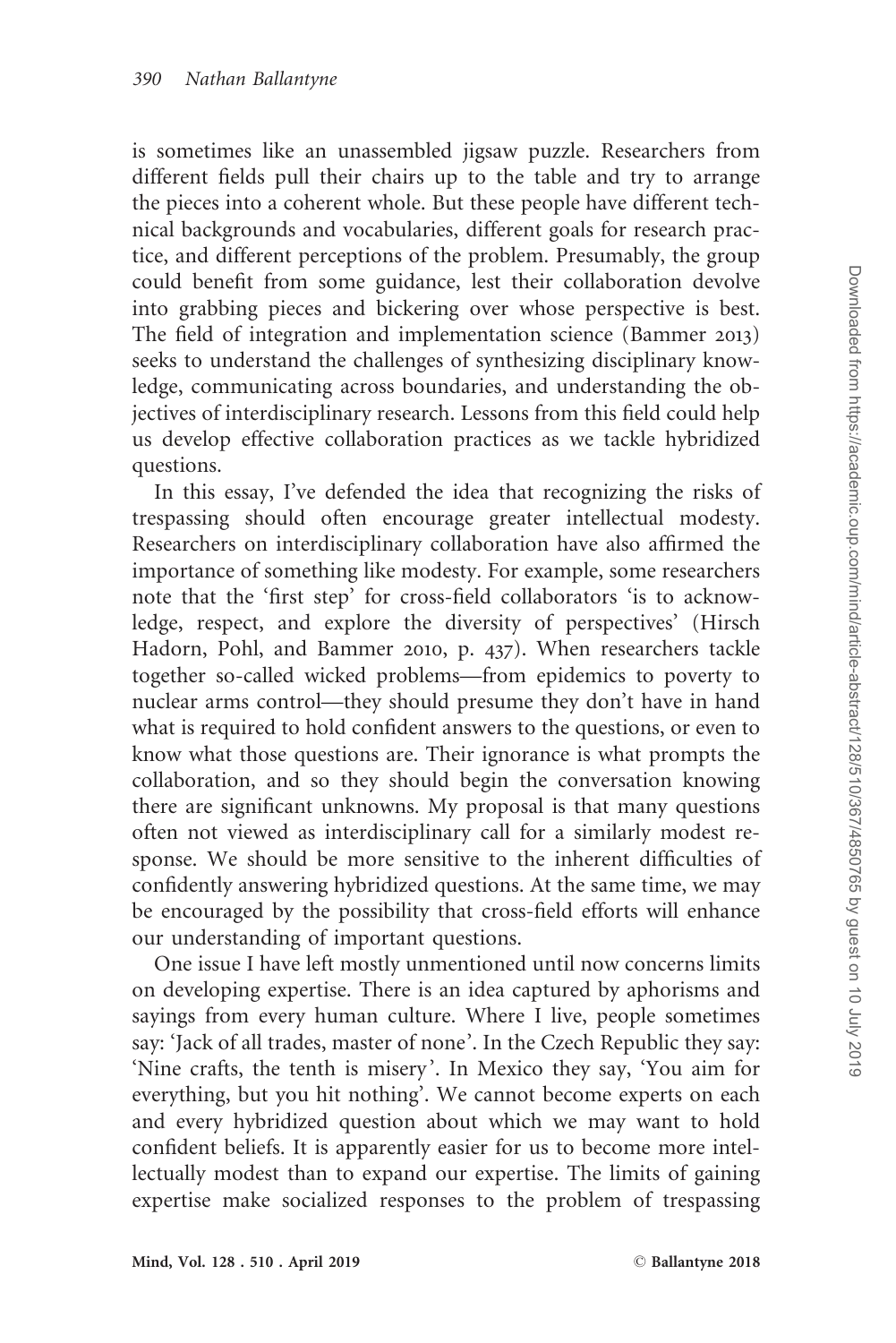<span id="page-24-0"></span>indispensable. Trespassing is a problem for individual thinkers, but it points toward social solutions.<sup>15</sup>

We human beings are trespassers at heart. Don't we sometimes find inside ourselves the overreaching inclinations of Pauling, Dawkins, and their kin? If we hold trespassers in contempt, do we condemn ourselves as well? For my own part, whenever I consider the fabric of our intellectual practices—the clever, intriguing, and embarrassing things we do as we inquire and pass judgment—my feelings are decidedly mixed. Being so imperfect is no reason for joy. But I find some hope that careful reflection on our practices can make all of us a little wiser.<sup>16</sup>

# References

- Atran, Scott 2004. In Gods We Trust: The Evolutionary Landscape of Religion. New York: Oxford University Press.
- Ballantyne, Nathan 2014. 'Knockdown Arguments'. Erkenntnis 79: 525–543.
- —— 2015. 'The Significance of Unpossessed Evidence'. The Philosophical Quarterly 65: 315–335.
- —— Forthcoming. 'Novices and Expert Disagreement' in Reason, Bias, and Inquiry: New Perspectives from the Crossroads of Epistemology and Psychology, eds. N. Ballantyne and D. Dunning. New York: Oxford University Press.
- Bammer, Gabriele. 2013. Disciplining Interdisciplinarity: Integration and Implementation Sciences for Researching Complex Real-World Problems. Canberra, Australia: Australian National University Press. DOI: 10.22459/DI.01.2013.

<sup>15</sup> The difficulty of developing expertise is connected to 'the problem of unpossessed evidence' discussed in Ballantyne (2015).

<sup>16</sup> I am grateful to the following people for helpful comments and conversations: Alex Arnold, Andrew Bailey, Jennifer Ballantyne, Michael Bergmann, Tomás Bogardus, David Christensen, E.J. Coffman, Thomas Crisp, Carlo DaVia, David Dunning, Marcello Fiocco, Daniel Greco, Michael Hannon, John Heil, Sam Kampa, Tim Kenyon, Nathan King, Hilary Kornblith, Klaas Kraay, Charles Lassiter, Kirk Lougheed, Hugo Mercier, Joshua Rasmussen, Andrew Rotondo, Peter Seipel, Roy Sorensen, Coran Stewart, Justin Tosi, Chris Tucker, Kevin Vallier, Joseph Vukov, Shane Wilkins, and Benjamin Wilson. I am also grateful to the editors and anonymous reviewers for their valuable input. In May 2016, I presented an earlier version of this material at Washington University in St. Louis and York University (Canada), and I'd to thank audience members for their questions. For support while writing this essay, I want to acknowledge the John Templeton Foundation and the University of Connecticut's Intellectual Humility in Public Discourse project. All the opinions expressed herein are my own.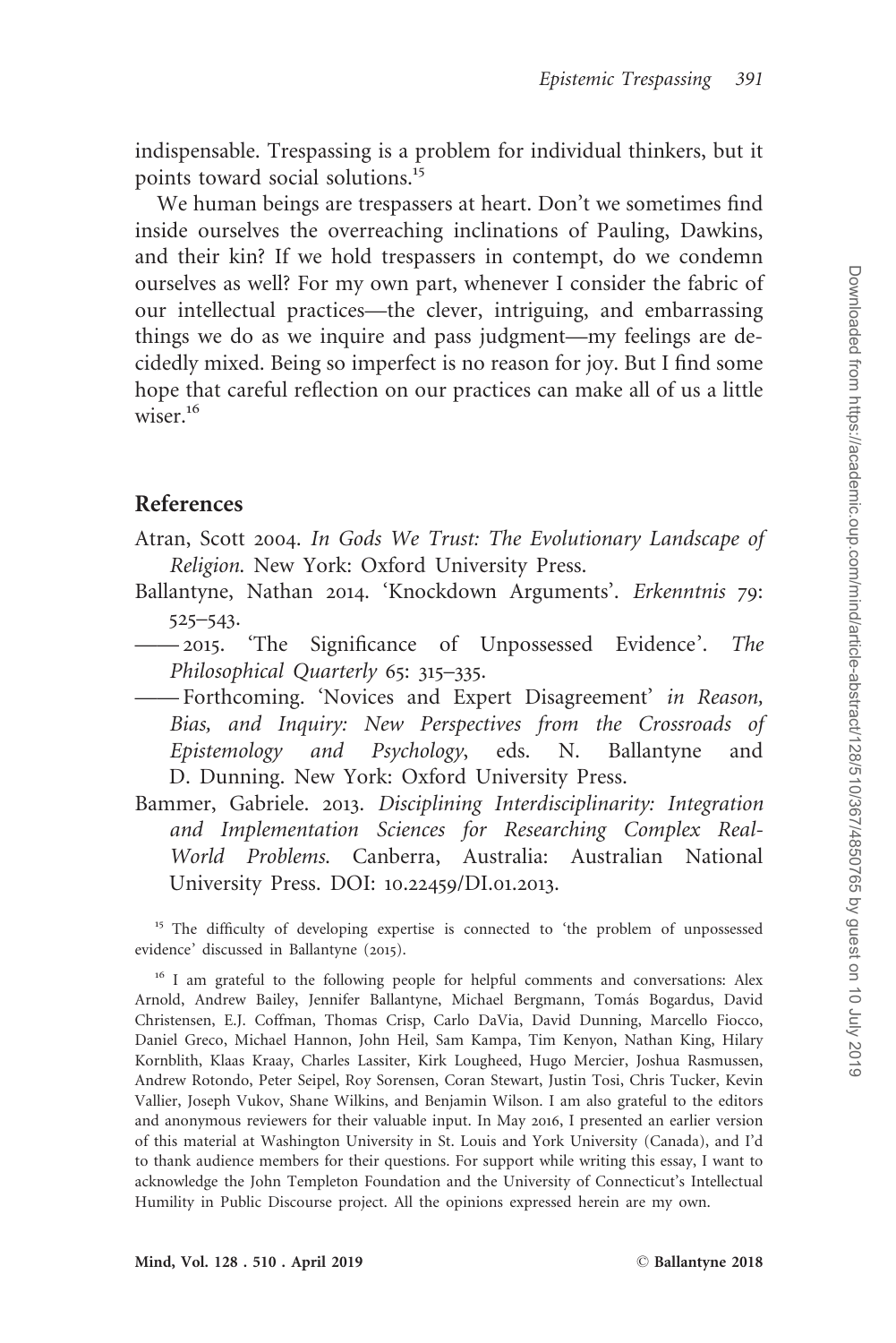- <span id="page-25-0"></span>Barnett, Susan and Stephen Ceci 2002. 'When and Where Do We Apply What We Learn?: A Taxonomy for Far Transfer'. Psychological Bulletin 128: 612–637.
- Bergmann, Michael 2005. 'Defeaters and Higher-level Requirements'. The Philosophical Quarterly 55: 419–36.
- Carraher, Terezinha, David Carraher, and Analucia Schliemann 1985. 'Mathematics in the Streets and in Schools'. British Journal of Developmental Psychology 3: 21–29.
- Cassam, Quassim 2016. 'Vice Epistemology '. The Monist 99: 159–180.
- Christensen, David 2010. 'Higher-order Evidence'. Philosophy and Phenomenological Research 81: 185–215.
- Coady, David 2012. What to Believe Now: Applying Epistemology to Contemporary Issues. Wiley-Blackwell.
- Cooper, J. M. (ed.) and D. S. Hutchinson (associate ed.) 1997. Plato: Complete Works. Indianapolis, Indiana: Hackett Publishing.
- Craig, Edward 1990. Knowledge and the State of Nature: An Essay in Conceptual Synthesis. New York: Oxford University Press.
- Davies, Paul 2007. The Goldilocks Enigma: Why is the Universe Just Right for Life? New York: Houghton Mifflin.
- Dawkins, Richard 2006. The God Delusion. Boston: Houghton Mifflin Company.
- Doris, John M. 2002. Lack of Character: Personality and Moral Behavior. New York: Cambridge University Press.
- Dunning, David, Kerri Johnson, Joyce Ehrlinger, and Justin Kruger 2003. 'Why People Fail to Recognize Their Own Incompetence'. Current Directions in Psychological Science 12: 83–87.
- Feldman, Richard 2005. 'Respecting the Evidence'. Philosophical Perspectives 19: 95–120.
- Gick, Mary L. and Keith J. Holyoak 1980. 'Analogical Problem Solving'. Cognitive Psychology 12: 306–355.
- Gieryn, Thomas F. 1999. Cultural Boundaries of Science: Credibility on the Line. Chicago: University of Chicago Press.
- Goldberg, Sanford 2009. 'Experts, Semantic and Epistemic'. Nous 43: 581–598.
- Goldman, Alvin 2001. 'Experts: Which Ones Should You Trust?' Philosophy and Phenomenological Research 63: 85–110.
- —— Forthcoming. 'Expertise'. Topoi. DOI: 10.1007/s11245-016-9410-3.
- Greene, Joshua 2008. 'The Secret Joke of Kant's Soul' in Moral Psychology, Vol. 3, ed. W. Sinnott-Armstrong. Cambridge: MIT Press: 35–79.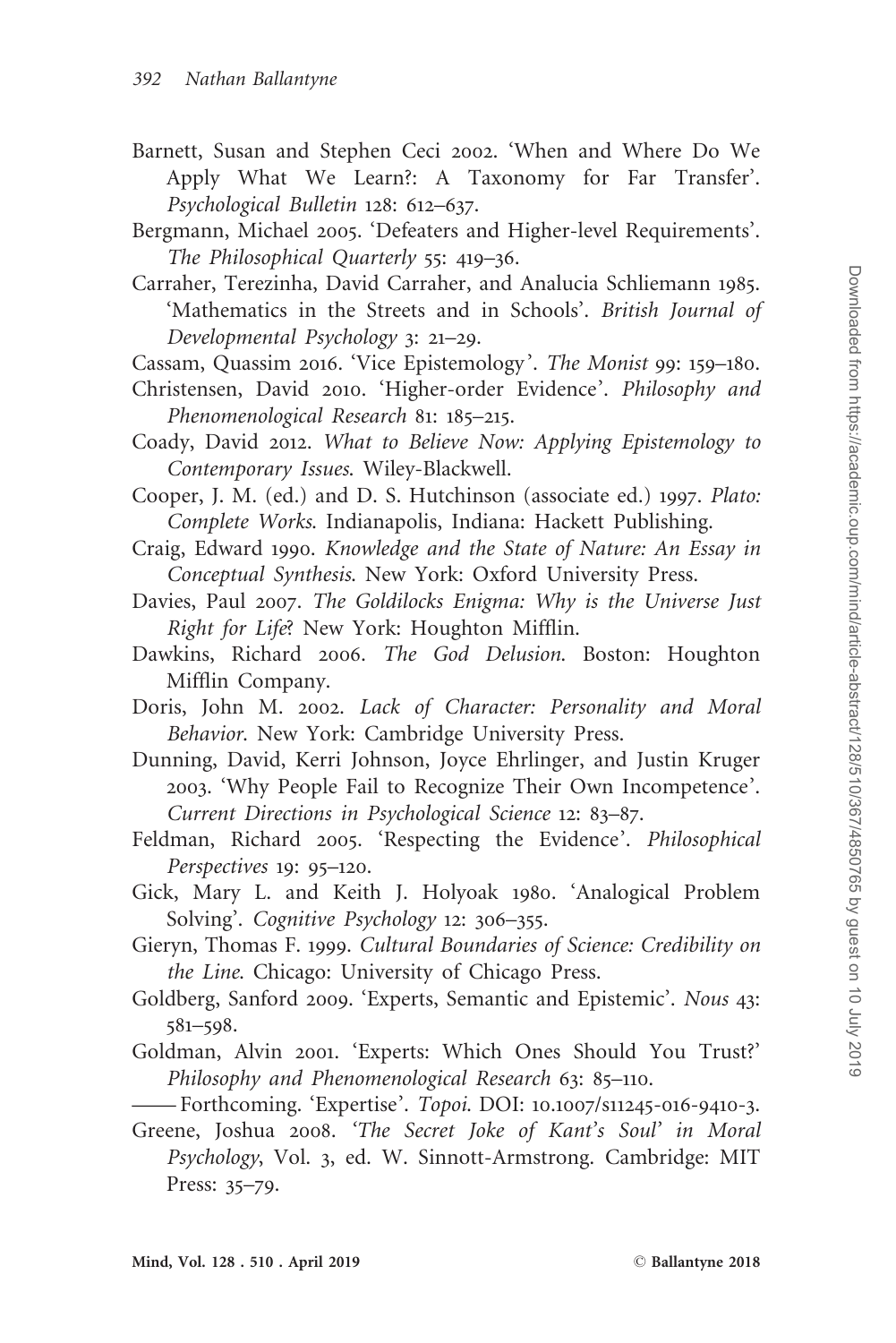- <span id="page-26-0"></span>Harman, Gilbert 1999. 'Moral Philosophy Meets Social Psychology: Virtue Ethics and the Fundamental Attribution Error'. Proceedings of the Aristotelian Society 99: 315–331.
- Hendrickson, Gordon and William H. Schroeder 1941. 'Transfer of Training in Learning to Hit a Submerged Target'. Journal of Educational Psychology 32: 205–213.
- Hirsch Hadorn, Gertrude, Christian Pohl, and Gabriele Bammer 2010. 'Solving Problems through Transdisciplinary Research' in The Oxford Handbook of Interdisciplinarity, eds. R. Frodeman, J. Thompson Klein, and C. Mitcham. Oxford: Oxford University Press: 431–452.
- Hirsch Hadorn, Gertrude, et al. (eds) 2008. Handbook of Transdisciplinary Research. Springer.
- Isaac, Joel 2012. Working Knowledge: Making the Human Sciences from Parsons to Kuhn. Cambridge, MA: Harvard University Press.
- Joyce, Richard 2006. The Evolution of Morality. Cambridge: MIT Press.
- Judd, Charles H. 1908. 'The Relation of Special Training to General Intelligence'. Educational Review XXXVI: 28–42.
- Kappel, Klemens Forthcoming. 'Bottom Up Justification, Asymmetric Epistemic Push, and the Fragility of Higher Order Justification'. Episteme. DOI: 10.1017/epi.2017.19.
- Kelly, Thomas 2010. 'Peer Disagreement and Higher Order Evidence' in R. Feldman and T. Warfield, eds., Disagreement. New York: Oxford University Press: 111–174.
- Kelly, Daniel 2012. 'Review of Colin McGinn's The Meaning of Disgust'. Notre Dame Philosophical Reviews (23 June 2012): [http://ndpr.nd.edu/news/the-meaning-of-disgust/.](http://ndpr.nd.edu/news/the-meaning-of-disgust/)
- Kitcher, Patricia 1992. Freud's Dream: A Complete Interdisciplinary Science of Mind. Cambridge, MA: MIT Press.
- Kornblith, Hilary 2002. Knowledge and Its Place in Nature. New York: Oxford University Press.
- Kruger, Justin and David Dunning 1999. 'Unskilled and Unaware of It: How Difficulties in Recognizing One's Own Incompetence Lead to Inflated Self-assessments'. Journal of Personality and Social Psychology 77: 1121–1134.
- Kuhn, Deanna 1999. 'A Developmental Model of Critical Thinking'. Educational Researcher 28: 16–25.
- LaBarge, Scott 1997. 'Socrates and the Recognition of Experts'. Aperion 30: 51–62.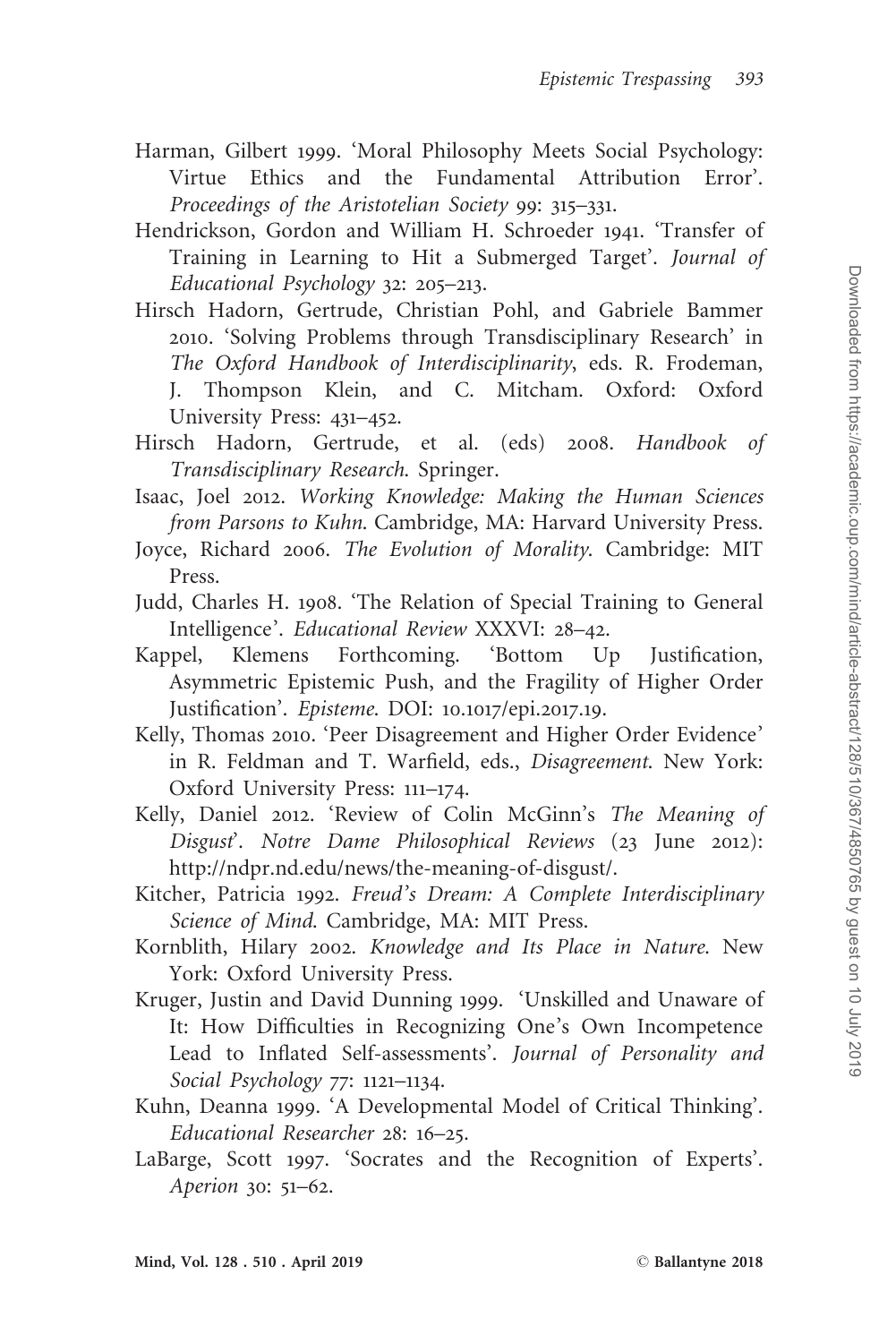- <span id="page-27-0"></span>Lobato, Joanne 2006. 'Alternative Perspectives on the Transfer of Learning: History, Issues, and Challenges for Future Research'. The Journal of the Learning Sciences 15: 431–449.
- McGinn, Colin 2011. The Meaning of Disgust. Oxford: Oxford University Press.
- —— 2015. 'Disgust and Disease'. Emotion Review 7: 381–382.
- Mele, Alfred R. 2008. 'Recent Work on Free Will and Science'. American Philosophical Quarterly 45: 107–129.
- —— 2009. Effective Intentions: The Power of Conscious Will. New York: Oxford University Press.
- Mercier, Hugo and Dan Sperber 2011. 'Why Do Humans Reason? Arguments for an Argumentative Theory '. Behavioral and Brain Sciences 34: 57–74.
- Miller, Christian B. 2014. Character and Moral Psychology. New York: Oxford University Press.
- National Academies (U.S.). Committee on Science, Engineering, and Public Policy (U.S.), National Academy of Sciences (U.S.), National Academy of Engineering., & Institute of Medicine (U.S.). 2005. Facilitating interdisciplinary research. Washington, D.C: National Academies Press.
- Nichols, Tom 2017. The Death of Expertise: The Campaign against Established Knowledge and Why it Matters. New York: Oxford University Press.
- Pigliucci, Massimo 2010. Nonsense on Stilts: How to Tell Science from Bunk. Chicago: University of Chicago Press.
- Reisch, George 2005. How the Cold War Transformed Philosophy of Science. New York: Cambridge University Press.
- Samuels, Richard and Stephen P. Stich 2004. 'Rationality and Psychology ' in The Oxford Handbook of Rationality, eds. P. Rawling and A. R. Mele. Oxford: Oxford University Press, 279–300.
- Scholz, Oliver R. 2009. 'Experts: What They Are and How We Recognize Them'. Grazer Philosophische Studien 79: 187–205.
- Schrödinger, Erwin 1967. What Is Life?: The Physical Aspect of the Living Cell, with Mind and Matter and Autobiographical Sketches. New York: Cambridge University Press.
- Schwartz, Daniel L., Catherine C. Chase, and John D. Bransford 2012. 'Resisting Overzealous Transfer: Coordinating Previously Successful Routines with Needs for New Learning'. Educational Psychologist 47: 204–214.